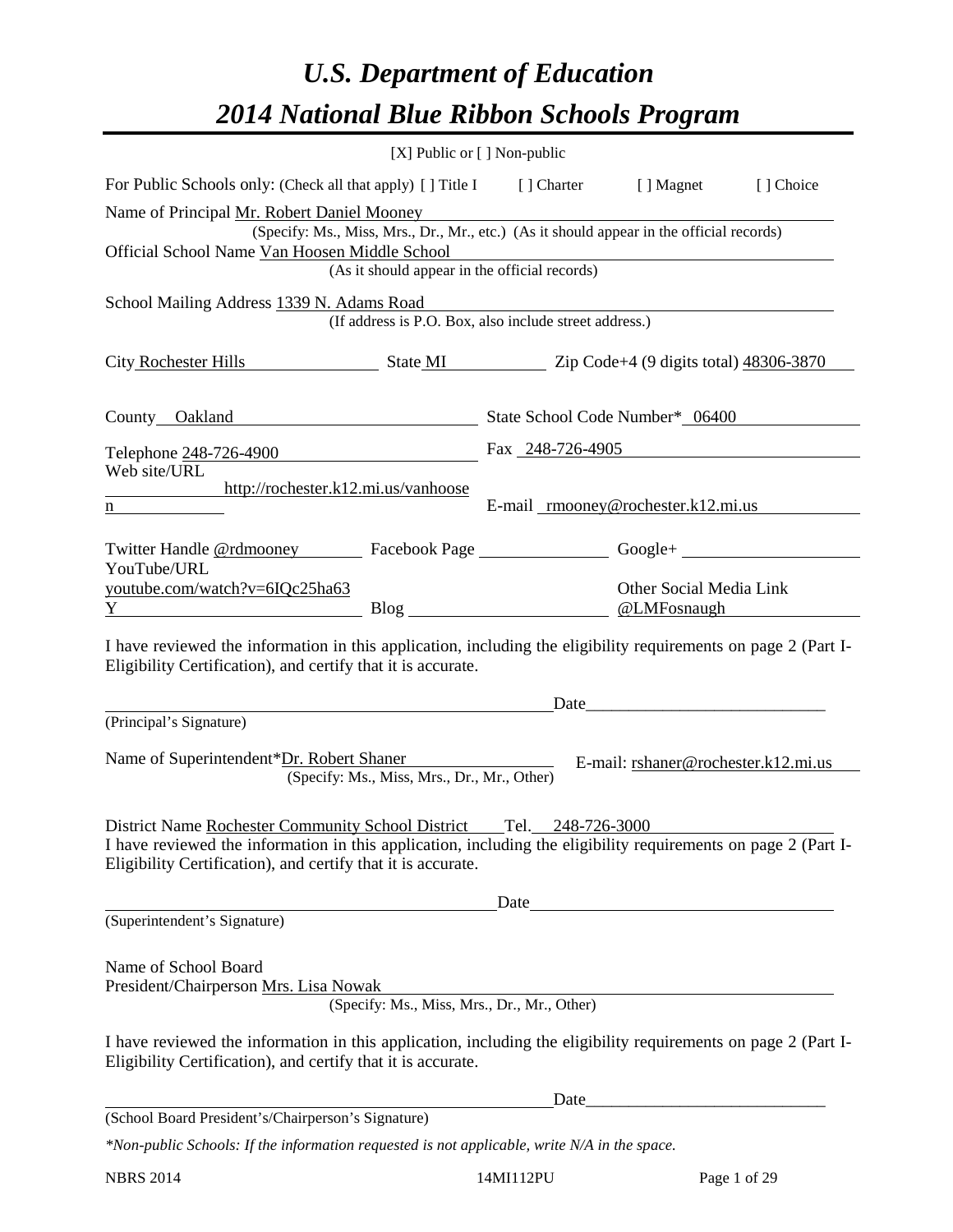## **Include this page in the school's application as page 2.**

The signatures on the first page of this application (cover page) certify that each of the statements below concerning the school's eligibility and compliance with U.S. Department of Education, Office for Civil Rights (OCR) requirements is true and correct.

- 1. The school configuration includes one or more of grades K-12. (Schools on the same campus with one principal, even a K-12 school, must apply as an entire school.)
- 2. The school has made its Annual Measurable Objectives (AMOs) or Adequate Yearly Progress (AYP) each year for the past two years and has not been identified by the state as "persistently dangerous" within the last two years.
- 3. To meet final eligibility, a public school must meet the state's AMOs or AYP requirements in the 2013-2014 school year and be certified by the state representative. Any status appeals must be resolved at least two weeks before the awards ceremony for the school to receive the award.
- 4. If the school includes grades 7 or higher, the school must have foreign language as a part of its curriculum.
- 5. The school has been in existence for five full years, that is, from at least September 2008 and each tested grade must have been part of the school for the past three years.
- 6. The nominated school has not received the National Blue Ribbon Schools award in the past five years: 2009, 2010, 2011, 2012, or 2013.
- 7. The nominated school has no history of testing irregularities, nor have charges of irregularities been brought against the school at the time of nomination. The U.S. Department of Education reserves the right to disqualify a school's application and/or rescind a school's award if irregularities are later discovered and proven by the state.
- 8. The nominated school or district is not refusing Office of Civil Rights (OCR) access to information necessary to investigate a civil rights complaint or to conduct a district-wide compliance review.
- 9. The OCR has not issued a violation letter of findings to the school district concluding that the nominated school or the district as a whole has violated one or more of the civil rights statutes. A violation letter of findings will not be considered outstanding if OCR has accepted a corrective action plan from the district to remedy the violation.
- 10. The U.S. Department of Justice does not have a pending suit alleging that the nominated school or the school district as a whole has violated one or more of the civil rights statutes or the Constitution's equal protection clause.
- 11. There are no findings of violations of the Individuals with Disabilities Education Act in a U.S. Department of Education monitoring report that apply to the school or school district in question; or if there are such findings, the state or district has corrected, or agreed to correct, the findings.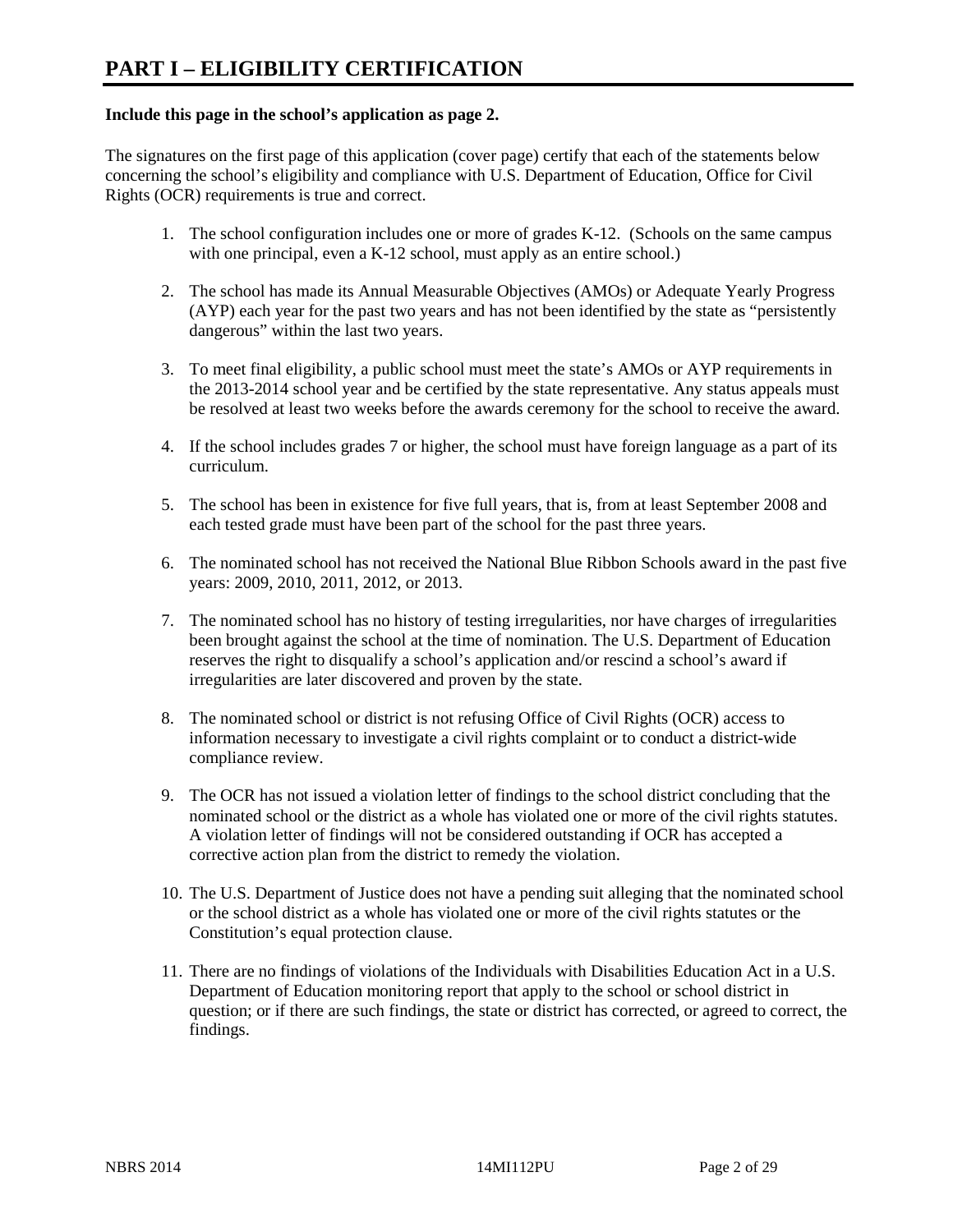# **PART II - DEMOGRAPHIC DATA**

#### **All data are the most recent year available.**

**DISTRICT** (Question 1 is not applicable to non-public schools)

| Number of schools in the district<br>(per district designation): | 13 Elementary schools (includes K-8)<br>4 Middle/Junior high schools |  |
|------------------------------------------------------------------|----------------------------------------------------------------------|--|
|                                                                  | 4 High schools                                                       |  |
|                                                                  | $0 K-12$ schools                                                     |  |

21 TOTAL

**SCHOOL** (To be completed by all schools)

- 2. Category that best describes the area where the school is located:
	- [] Urban or large central city
	- [ ] Suburban with characteristics typical of an urban area
	- [X] Suburban
	- [ ] Small city or town in a rural area
	- [ ] Rural
- 3. 1 Number of years the principal has been in her/his position at this school.
- 4. Number of students as of October 1 enrolled at each grade level or its equivalent in applying school:

| Grade                           | # of         | # of Females | <b>Grade Total</b> |
|---------------------------------|--------------|--------------|--------------------|
|                                 | <b>Males</b> |              |                    |
| <b>PreK</b>                     | 0            | $\theta$     | $\theta$           |
| K                               | 0            | 0            | 0                  |
| 1                               | 0            | 0            | 0                  |
| $\boldsymbol{2}$                | 0            | 0            | 0                  |
| 3                               | 0            | 0            | 0                  |
| 4                               | 0            | 0            | 0                  |
| 5                               | 0            | 0            | 0                  |
| 6                               | 146          | 125          | 271                |
| 7                               | 158          | 157          | 315                |
| 8                               | 134          | 125          | 259                |
| 9                               | 0            | $\theta$     | 0                  |
| 10                              | 0            | 0            | 0                  |
| 11                              | 0            | 0            | $\theta$           |
| 12                              | 0            | $\Omega$     | 0                  |
| <b>Total</b><br><b>Students</b> | 438          | 407          | 845                |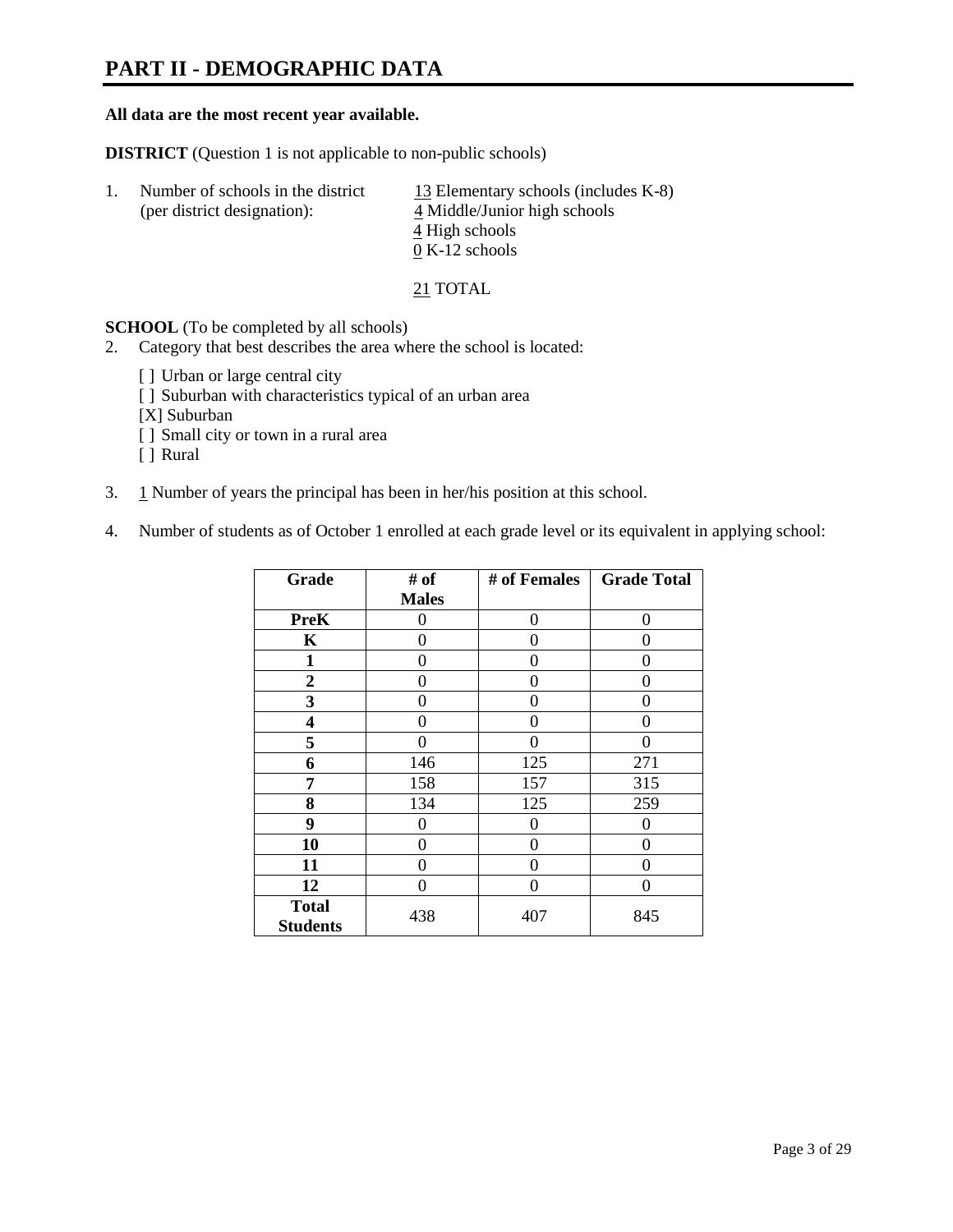the school: 13 % Asian

5. Racial/ethnic composition of  $\qquad \qquad \underline{0}$  % American Indian or Alaska Native 4 % Black or African American 3 % Hispanic or Latino 0 % Native Hawaiian or Other Pacific Islander 76 % White 3 % Two or more races **100 % Total** 

(Only these seven standard categories should be used to report the racial/ethnic composition of your school. The Final Guidance on Maintaining, Collecting, and Reporting Racial and Ethnic Data to the U.S. Department of Education published in the October 19, 2007 *Federal Register* provides definitions for each of the seven categories.)

6. Student turnover, or mobility rate, during the  $2012 - 2013$  year:  $1\%$ 

This rate should be calculated using the grid below. The answer to (6) is the mobility rate.

| <b>Steps For Determining Mobility Rate</b>         | Answer |
|----------------------------------------------------|--------|
| (1) Number of students who transferred to          |        |
| the school after October 1, 2012 until the         |        |
| end of the school year                             |        |
| (2) Number of students who transferred             |        |
| <i>from</i> the school after October 1, 2012 until | 9      |
| the end of the 2012-2013 school year               |        |
| (3) Total of all transferred students [sum of      | 9      |
| rows $(1)$ and $(2)$ ]                             |        |
| (4) Total number of students in the school as      | 845    |
| of October 1                                       |        |
| $(5)$ Total transferred students in row $(3)$      | 0.011  |
| divided by total students in row (4)               |        |
| $(6)$ Amount in row $(5)$ multiplied by 100        |        |

# 7. English Language Learners (ELL) in the school:  $1\%$

 9 Total number ELL Number of non-English languages represented: 6 Specify non-English languages: Arabic, Chinese, German, Russian, Spanish, Vietnamese

8. Students eligible for free/reduced-priced meals:  $4\%$ 

Total number students who qualify:  $\frac{35}{35}$ 

If this method is not an accurate estimate of the percentage of students from low-income families, or the school does not participate in the free and reduced-priced school meals program, supply an accurate estimate and explain how the school calculated this estimate.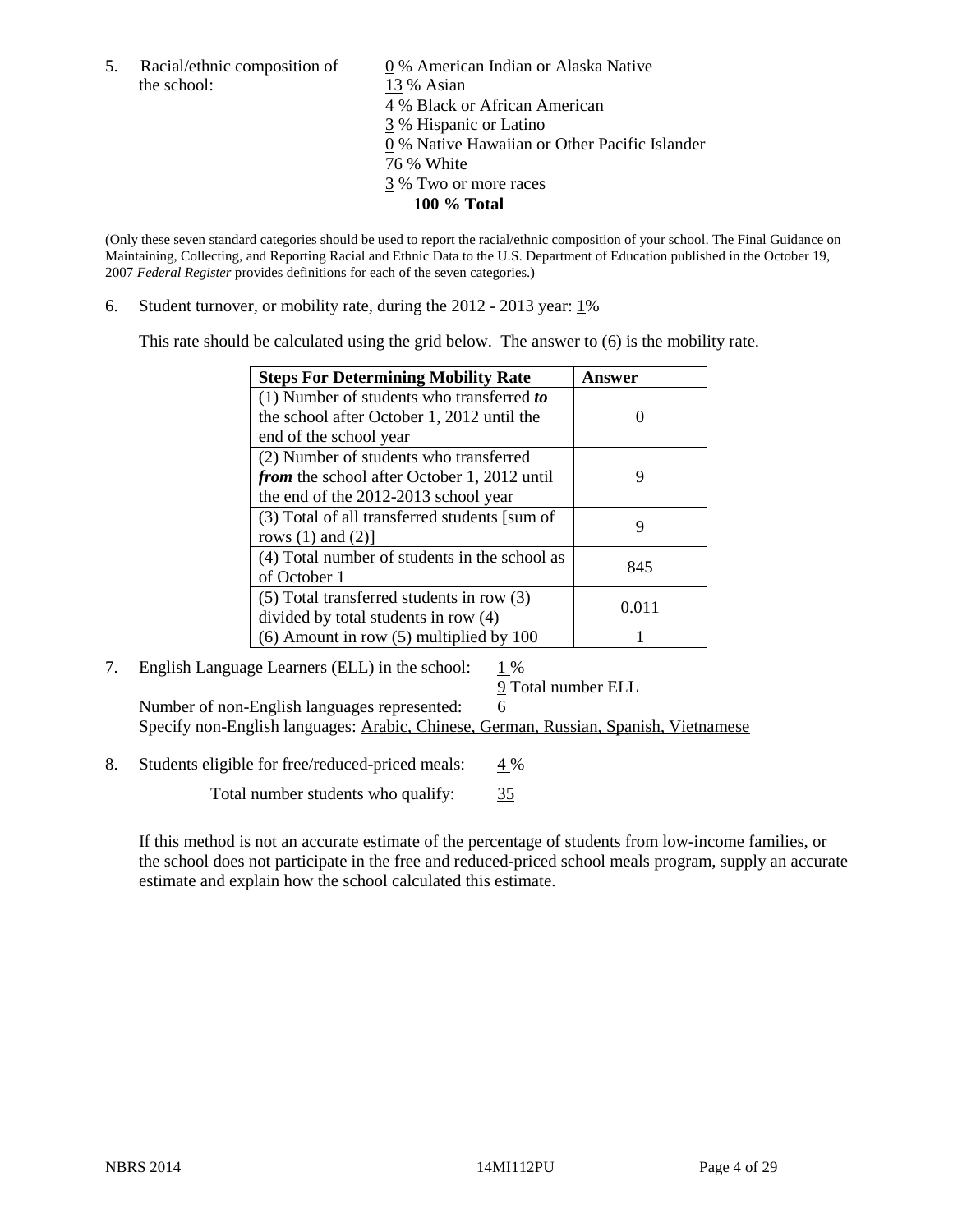81 Total number of students served

Indicate below the number of students with disabilities according to conditions designated in the Individuals with Disabilities Education Act. Do not add additional categories.

| 20 Autism               | 0 Orthopedic Impairment                 |
|-------------------------|-----------------------------------------|
| 0 Deafness              | 17 Other Health Impaired                |
| 0 Deaf-Blindness        | 36 Specific Learning Disability         |
| 1 Emotional Disturbance | 6 Speech or Language Impairment         |
| 0 Hearing Impairment    | 0 Traumatic Brain Injury                |
| 1 Mental Retardation    | 0 Visual Impairment Including Blindness |
| 0 Multiple Disabilities | 0 Developmentally Delayed               |
|                         |                                         |

10. Use Full-Time Equivalents (FTEs), rounded to nearest whole numeral, to indicate the number of personnel in each of the categories below:

|                                       | <b>Number of Staff</b> |
|---------------------------------------|------------------------|
| Administrators                        |                        |
| Classroom teachers                    | 26                     |
| Resource teachers/specialists         |                        |
| e.g., reading, math, science, special | 15                     |
| education, enrichment, technology,    |                        |
| art, music, physical education, etc.  |                        |
| Paraprofessionals                     | 13                     |
| Student support personnel             |                        |
| e.g., guidance counselors, behavior   |                        |
| interventionists, mental/physical     |                        |
| health service providers,             | 4                      |
| psychologists, family engagement      |                        |
| liaisons, career/college attainment   |                        |
| coaches, etc.                         |                        |
|                                       |                        |

11. Average student-classroom teacher ratio, that is, the number of students in the school divided by the FTE of classroom teachers, e.g.,  $22:1$   $33:1$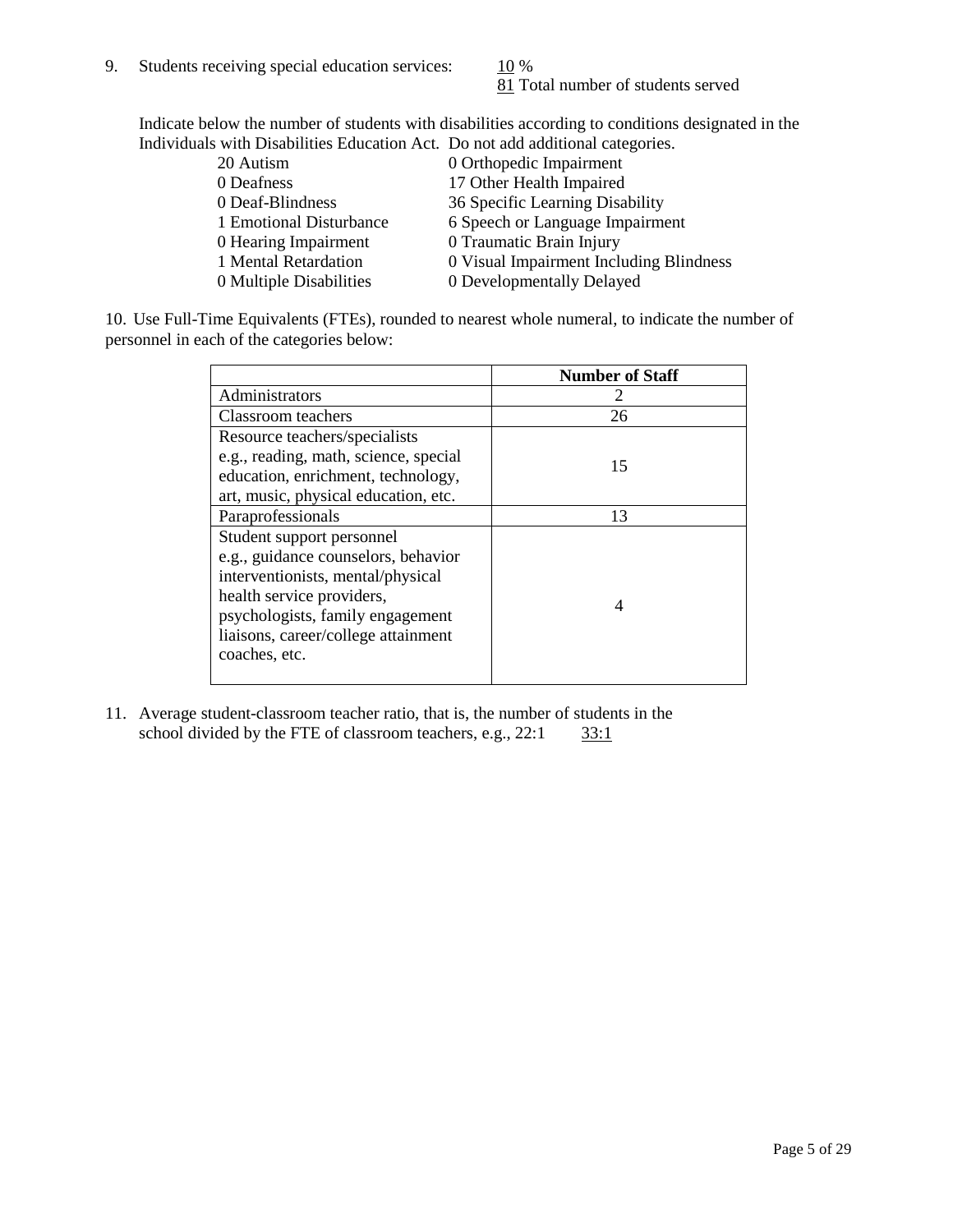12. Show daily student attendance rates. Only high schools need to supply yearly graduation rates.

| <b>Required Information</b> | 2012-2013     | 2011-2012 | 2010-2011 | 2009-2010 | 2008-2009 |
|-----------------------------|---------------|-----------|-----------|-----------|-----------|
| Daily student attendance    | 97%           | 96%       | 96%       | 96%       | 96%       |
| High school graduation rate | $\gamma_{\%}$ | 0%        | 0%        | 0%        | 0%        |

## 13. **For schools ending in grade 12 (high schools)**

Show percentages to indicate the post-secondary status of students who graduated in Spring 2013

| <b>Post-Secondary Status</b>                  |                |
|-----------------------------------------------|----------------|
| Graduating class size                         |                |
| Enrolled in a 4-year college or university    | 0%             |
| Enrolled in a community college               | 0%             |
| Enrolled in career/technical training program | 0%             |
| Found employment                              | 0%             |
| Joined the military or other public service   | 0%             |
| <b>Other</b>                                  | $\gamma_{0/2}$ |

14. Indicate whether your school has previously received a National Blue Ribbon Schools award.  $Yes \underline{X}$  No

If yes, select the year in which your school received the award. 1994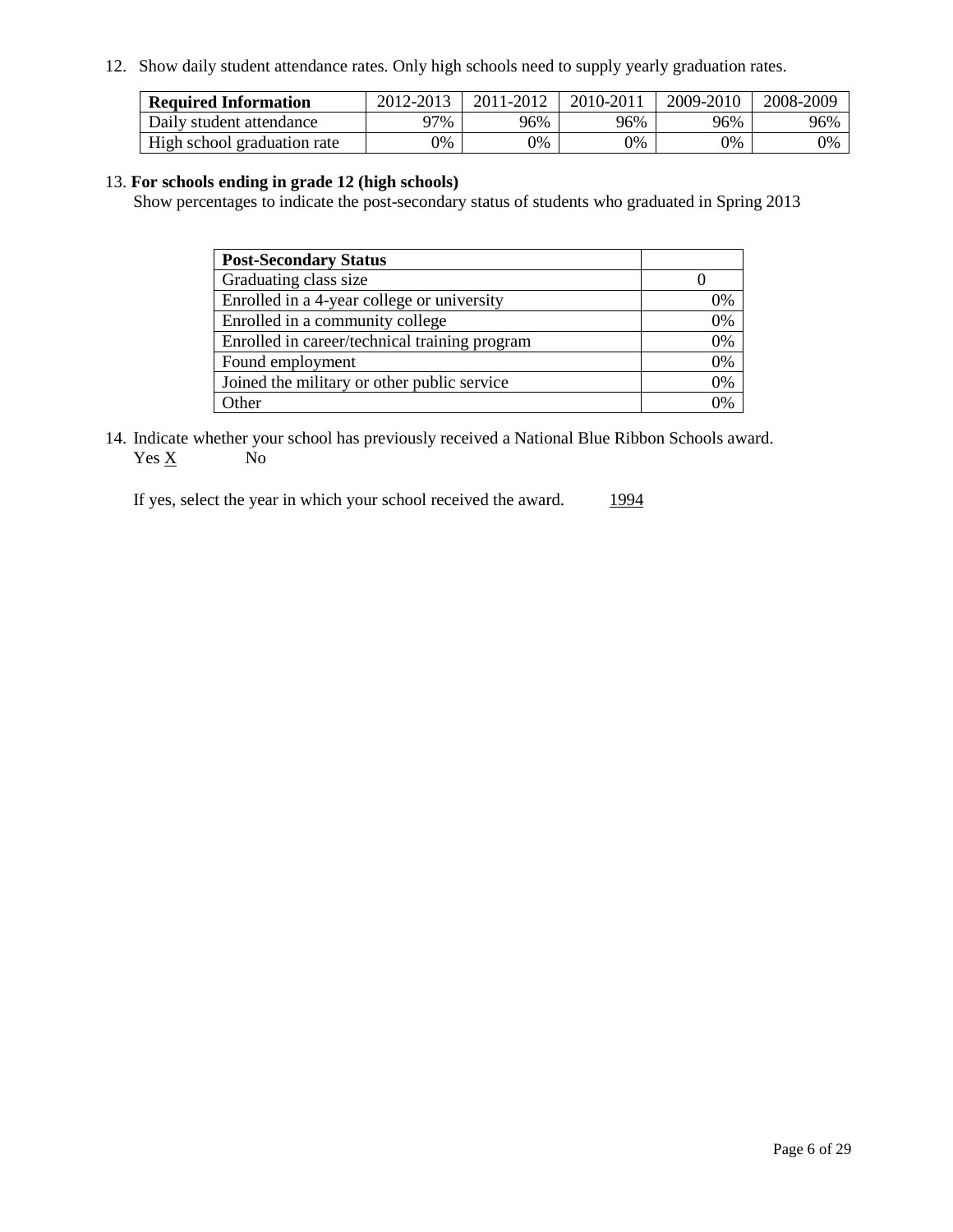# **PART III – SUMMARY**

There was not a dry eye in the gymnasium. Owen, a seventh grade special needs student, stood surrounded by his Van Hoosen basketball teammates. After plotting to get Owen into the game, they were now lifting him up in celebration of his successful three-point shot. Owen's parents sat in the bleachers in disbelief; their son, the team's manager who had never played a game, had made what could be the only shot of his career. Students, parents, teachers, coaches and administrators joined in celebrating the success of a student. ESPN even turned this heartwarming story into an E60 documentary, #Longshot. Owen's story accurately reflects the environment at and daily mission of Van Hoosen Middle School. Van Hoosen Middle School houses 845 sixth, seventh, and eighth grade students and is located in northern Oakland County, Michigan. Operating under the Rochester Community Schools mission, "College Ready, Career Ready, Life Ready,"

Van Hoosen takes this mission a step further: Excellence in Education: Learning, Growing, Changing for Today and Tomorrow. Van Hoosen teachers continually review the school's mission and use it to carry out its vision. Van Hoosen Middle School is focused on a standards-based, fluid, vertically aligned curriculum, where instruction is based on best practices which are differentiated to meet student needs, and assessment is used to guide instruction within a collegial, safe, and respectful environment.

Van Hoosen, named after the famous women of the Van Hoosen family who were early settlers in the area and pioneers in medicine and agriculture, is steeped in strong academic success combined with a strong sense of community. Both Bertha and Sarah Van Hoosen, highly educated women and famous inventors, laid the groundwork for a community whose very roots were built through learning, inquiry, experimentation, and collaboration. Continuing this legacy, Van Hoosen has earned national and state recognition on many occasions. A previous National Blue Ribbon school (1994-1996), Van Hoosen consistently earns grades of "A" on Michigan's School Report Cards. The school has achieved "Reward School" status (the highest designation by the State of Michigan) since inception of that classification in 2011 and was recently named to the governor's "Beating the Odds" list.

To put students on the path to college and career readiness, all seventh and eighth grade students take the ACT Explore assessment. Students at both grade levels out-perform their peers by a wide margin nationally, even though the seventh graders are compared to eighth graders. Additionally, scores continue to improve as a result of deliberate, best-practice instruction. Composite scores are increasing at a higher rate compared to the rest of the country.

In addition to Explore, staff members disaggregate the results of the Michigan Educational Assessment Program (MEAP) to continually improve instruction. Despite over 90% of students reading at grade level, Van Hoosen staff is relentless in its quest for 100% proficiency. To that end, support systems have been developed to support those struggling readers. Students in the school's "Strategic Learning" course, which provides reading support to students in very small groups, attain an average of two years growth in reading per semester in the class. Van Hoosen offers a similar support class for students struggling with math, as well as exemplary support from counselors and a general education learning consultant. In addition to a strong academic tradition, Van Hoosen ensures an inclusive climate for all students that generates awareness, understanding, acceptance, and actions to support all students, including students with special needs. A strong belief in rigorous curriculum for all students complements a strong conviction that all members of the community – teachers, parents, and fellow students – are responsible for helping others learn and grow.

Community connections within the Van Hoosen area and in the greater Detroit area are highly valued. Eighth grade students collect and analyze samples from a nearby river for the Clinton River Watershed Council each year. The students make recommendations to the council about preserving the watershed. Students from all three grades perform acts of community service organized by the "Super Students" group. They visit a local retirement home, perform anti-bullying skits for elementary schools, and read to younger students. Twice a year, they clean up a local road as part of the Adopt-a-Road project. Van Hoosen students value their heritage as learners and as community leaders.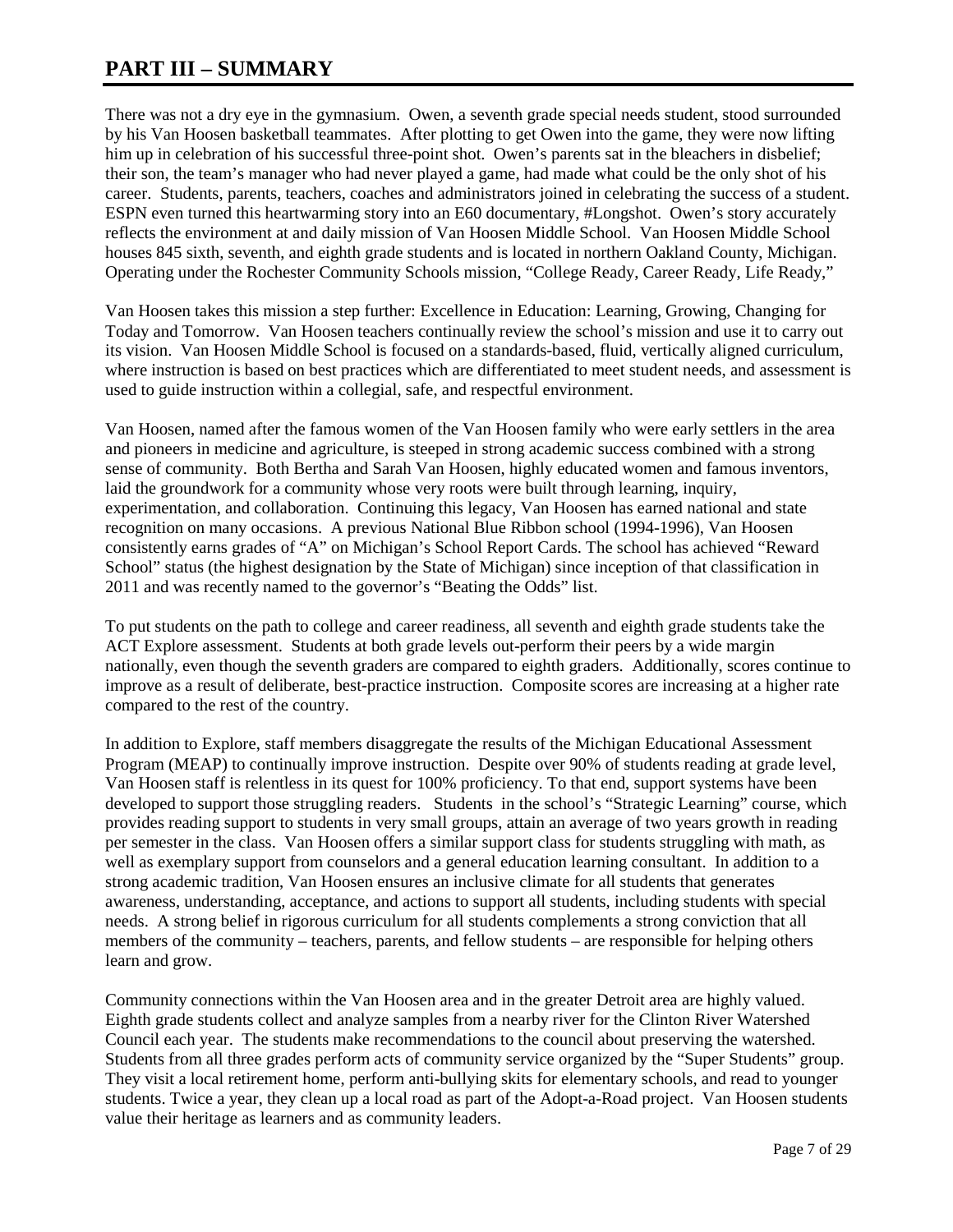Using the confidence gained in their academic endeavors during the school day, students extend their learning through many co-curricular activities, including everything from an ecology club and robotics to musical theater and news broadcasting. While there is much discussion today about educating the "whole child", Van Hoosen Middle School has truly embraced the concept of "every child, every opportunity." This drive makes Van Hoosen National Blue Ribbon worthy! One would need to look no further than the smiles on the faces of Owen's parents to see how well Van Hoosen accomplishes its mission.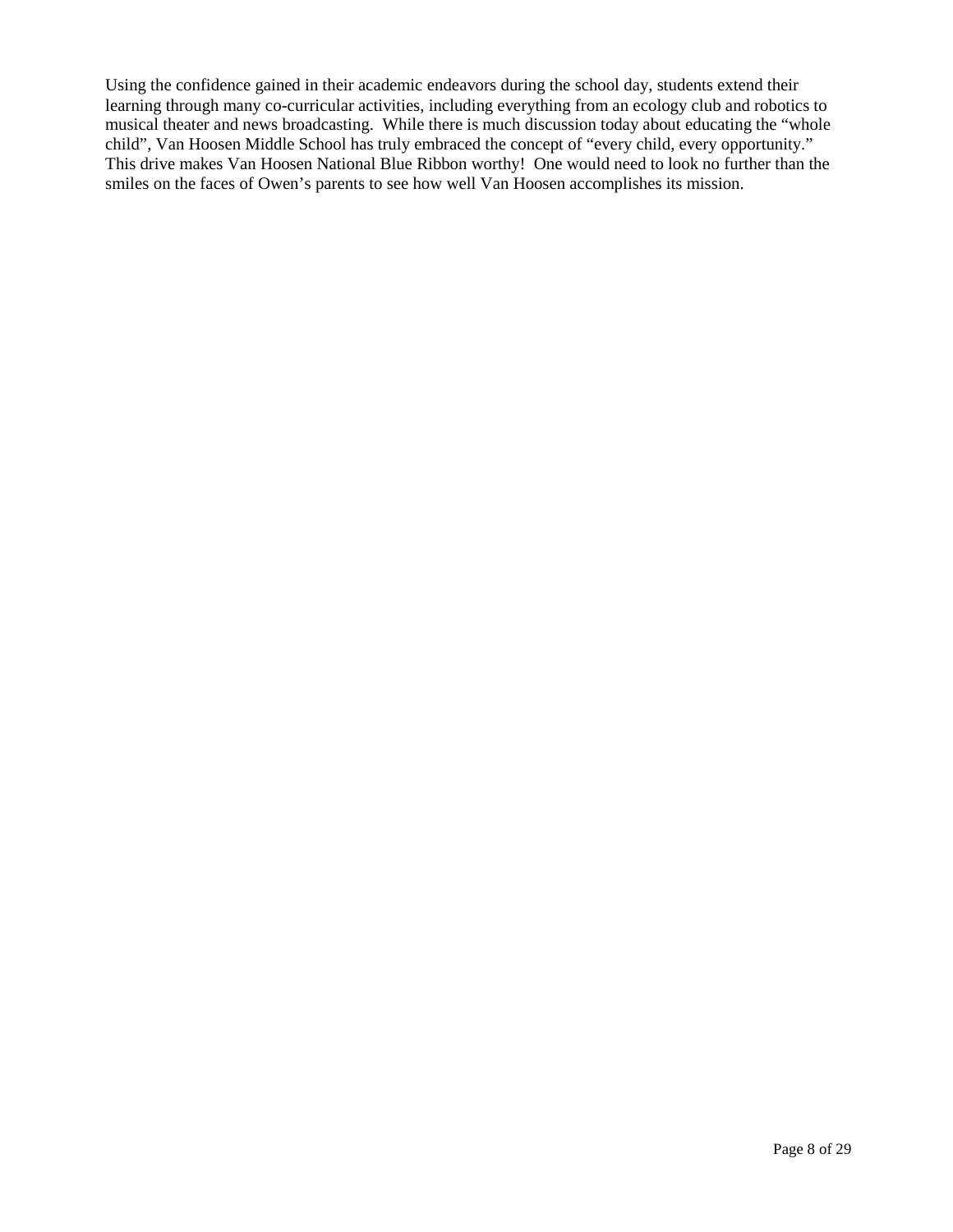# **1. Assessment Results:**

Van Hoosen Middle School participates in the State of Michigan Educational Assessment Program (MEAP), given to all sixth, seventh, and eighth graders in the areas of reading and mathematics. Additionally, sixth graders are assessed in social studies, seventh graders in writing, and eighth graders in science. Students are evaluated using the following proficiency levels: not proficient, partially proficient, proficient, and advanced. In order to "pass" students must earn a score of proficient or advanced.

Van Hoosen students consistently exceed district, county, and state averages for proficiency. An examination of five years (2009-2013) of MEAP reading data showed 89% of Van Hoosen students were proficient compared to 85% districtwide and 63% statewide. At the same time, 79% of Van Hoosen students were proficient in math, while only an average of 72% districtwide and 36% statewide were proficient. In social studies, sixth graders averaged 62% proficient compared to 54% at the district level and 29% at the state level. The multi-year average for seventh graders in writing was 80% proficient compared to 78% districtwide and 50% statewide. In science, the number of proficient eighth graders averaged 45%, compared to the district average of 37% and the state average of 17%. Michigan's established proficiency target is 85% in each content area by 2021-22. Van Hoosen exceeds this target for reading and is focusing on increasing performance in other areas. These proficiency percentages reflect Van Hoosen's overall student population, and staff engages in ongoing efforts to close the gap between sub-groups.

Seventh and eighth graders participate in the ACT Explore to measure college readiness. Van Hoosen students average nearly three points above the national composite score. Although the test is normed for eighth grade students, even the seventh graders outpace the national composite score by nearly two points in all content areas.

When looking at the five year performance trend in the MEAP (Michigan Educational Assessment Program) data, the following areas are analyzed:

- Sixth Grade Reading: little to no variance
- Sixth Grade Math: four percentage points decrease in proficiency
- Sixth Grade Social Studies: 15 percentage points decrease in proficiency
- Seventh Grade Reading: five percentage points increase in proficiency
- Seventh Grade Math: five percentage points increase in proficiency
- Seventh Grade Writing: three percentage points increase in proficiency
- Eighth Grade Reading: eight percentage points increase in proficiency
- Eighth Grade Math: 14 percentage points increase in proficiency
- Eighth Grade Science: 20 percentage points increase in proficiency

NBRS 2014 **14MI112PU** Page 9 of 29 The MEAP test is given in the fall of each year and measures the previous year's grade-level benchmarks. The areas that show a decrease or no variance are all for sixth grade. Those assessments measure fifth grade benchmarks prior to students arriving at Van Hoosen. Seventh and eighth grade scores show increased trends in proficiency, reflecting student achievement in the previous grades (sixth and seventh, respectively). These gains can be attributed to a number of factors including curriculum and standard alignment. The district began aligning its curriculum to the Common Core State Standards in 2010. Additionally, our middle schools employ a "teacher leader" model for each of the core academic areas. Grade level and content area teacher leaders from each of four middle schools meet regularly to review pacing guides, create common assessments, and review best practice instructional strategies. They, in turn, assist their building colleagues through the process of implementing revisions to the curriculum, developing and administering new assessment measures, introducing new instructional strategies such as visible thinking routines, and collecting data to evaluate the effectiveness of revisions. Student test scores are analyzed through Pearson Inform (our data warehouse). Concepts on which students did not show mastery are retaught. Additionally, students who perform poorly are considered for other building-wide interventions such as math lab, strategic learning (reading intervention), or supported studies through the Learning Consultant and Viking Student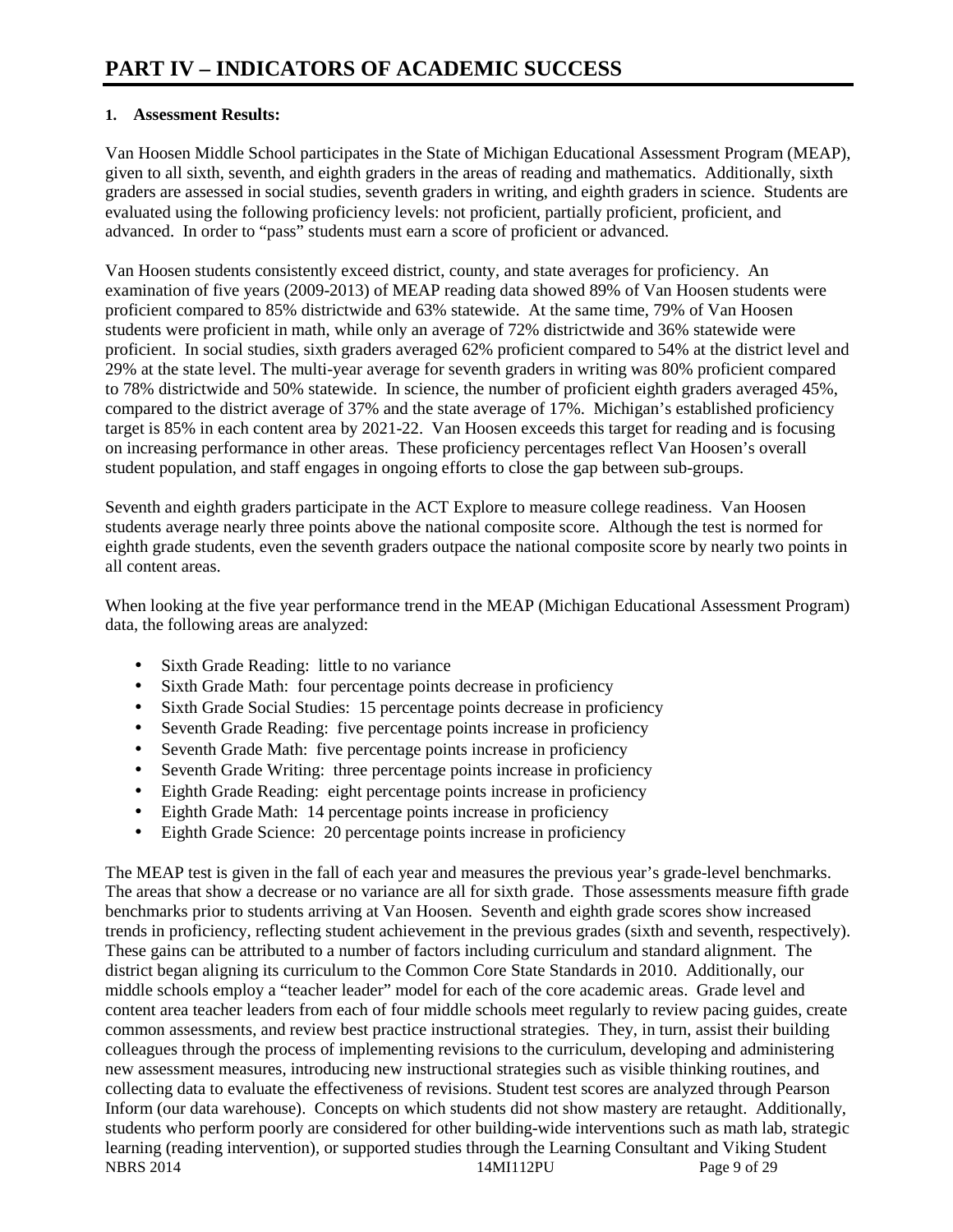Center. Placement in these programs is determined using the Pyramid of Intervention. Van Hoosen staff regularly reviews and fine tunes its Pyramid of Intervention, ensuring best practice instruction with fidelity at Tier 1, additional learning time and student supports at Tier 2, and intense intervention at Tier 3. The Strategic Learning class utilizes the AARI program (accelerated adolescent reading intervention). The results of this 20 week course are truly amazing. Students in the course, on average, make two years growth in their reading levels.

Van Hoosen's most recent MEAP results do reflect some significant achievement gaps when comparing all students to specific sub-groups. Gaps are shown below for the following sub-groups (the percentage gaps are shown in parentheses):

- Sixth Grade African-Americans (Reading 17%; Math 36%; Social Studies 24%)
- Sixth Grade Economically Disadvantaged (Reading; 25%; Math 30%; Social Studies 26%)
- Sixth Grade Students with Disabilities (Reading 29%; Math 61%; Social Studies 47%)
- Seventh Grade African-Americans (Reading 18%; Math 28%; Writing 23%)
- Seventh Grade Students with Disabilities (Reading 21%; Math 48%; Writing 48%)
- Eighth Grade Students with Disabilities (Reading 37%; Math 52%; Science 45%)

In each grade level, there are gaps between students with disabilities and all students. Special education staff continually monitors and adjusts their curriculum and strategies to support student achievement. The department utilizes Language! for language arts intervention and Transitions Math for math intervention. The staff diligently implements instructional strategies such as Visible Thinking Routines with the intervention programs described above. Van Hoosen staff has also examined the work of Ruby Payne in the area of poverty in an effort to close these gaps.

### **2. Using Assessment Results:**

Van Hoosen Middle School uses a variety of assessment data and tools to analyze and continually improve student performance. These tools are used to help identify weaker areas of content, provide building support, and plan training to improve instruction. Continuous improvement of teaching and learning is the main goal. As a means of working toward that continuous improvement, school improvement plan goals are based on state standardized test score analysis. Through the teacher leader program, district assessments are reviewed by benchmark and alternate methods or lessons investigated so that improved teaching and learning of that benchmark occurs.

Using the Pearson program, assessment data is collected and summarized. District and school data is available as well as data for each student throughout his or her education in the district. Staff use the program to drive instruction, provide insight into each student's performance, and analyze individual students' performance over a period of time. These assessment pieces include district-wide common assessments, state standardized assessments, placement tests, and advanced course placement tests.

Building support team leaders and staff consistently analyze data through a variety of student assessments. Meeting on a bi-weekly basis, the team examines data and determines the individual student supports needed. Pearson reports, along with current class grades, are used to determine if a student needs an intervention. Team members track each student through a process that includes a pyramid of interventions. Support classes are scheduled into a student's day anytime a student struggles in a specific academic area. To ensure that low-performing students are improving and to identify if additional support is necessary, the support team monitors students placed on an academic watch list. Teachers are given an at- risk list of students performing in the bottom thirty on standardized test to enable them to remediate as needed to increase those students' level of proficiency. Through accommodations within the classroom and close monitoring of students, we are able to close gaps for struggling students. Differentiation strategies are also recommended based on assessment data.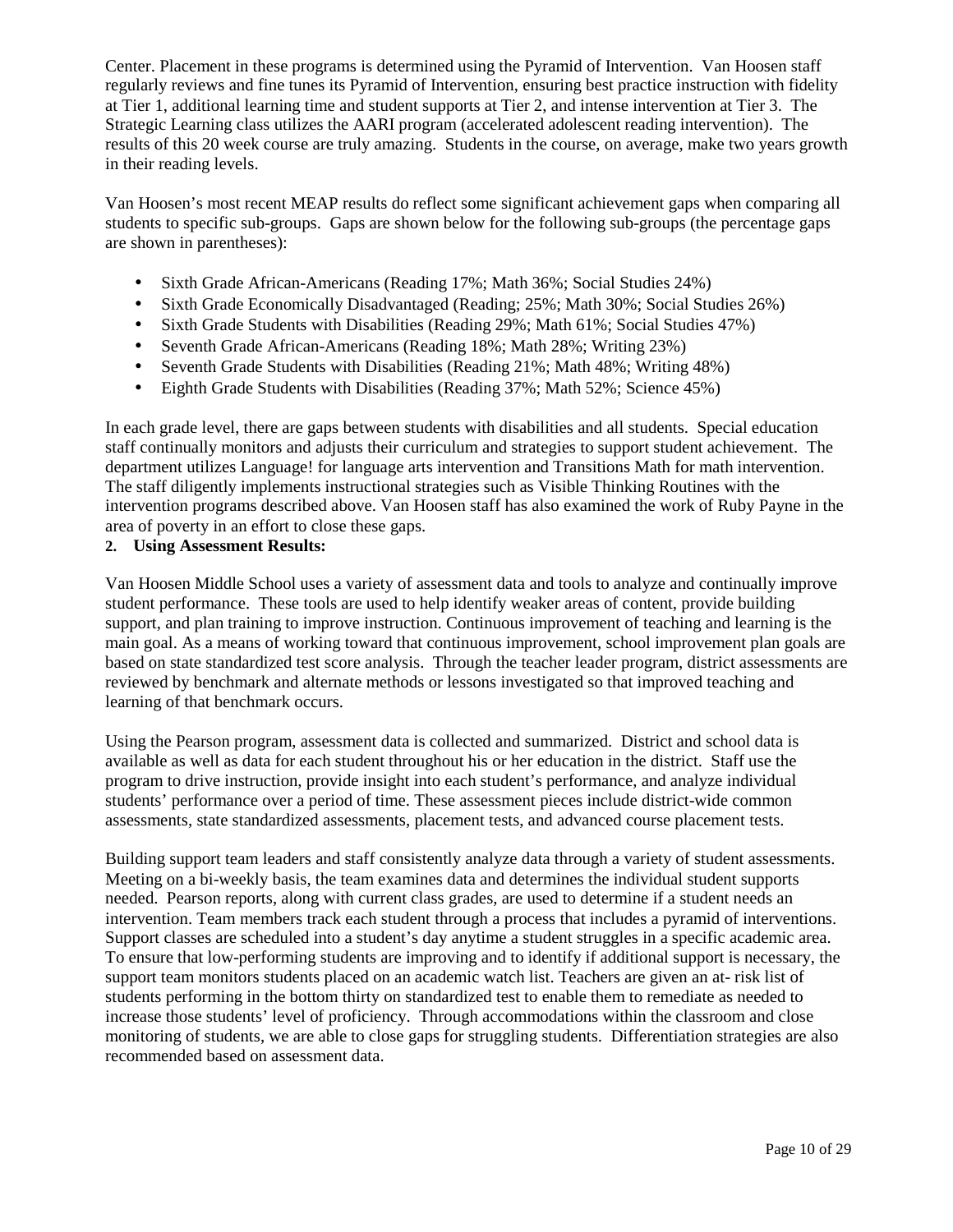In an effort to keep parents informed, the school uses on online parent portal system, myRCS, to communicate student performance including grades, missing assignments, and teacher notations in the gradebook. School webpages keep the public informed, and teachers post content, links, and assignments on their own webpages. Counselors meet with student groups to help them understand Explore test results and educate parents in ways to support students with test-taking strategies. Administrators and building leaders provide parents and community members with an annual report with information about our Reward School status as well as provide MEAP data and an analysis of trends.

## **3. Sharing Lessons Learned:**

Collaboration on multiple levels promotes academic success for all Van Hoosen students. As an ongoing community of learners, ideas and strategies are regularly shared with colleagues. Teacher Leaders meet to review units of study, align them to the Common Core, and share successful lessons and teaching practices. Information is shared with other staff at each teacher leader's home school or on district professional development days.

Teachers and administrators have implemented many routines proposed in Harvard educator, Ron Ritchhart's "Cultures of Thinking". Leaders attend workshops several times throughout the year bringing back new strategies and ideas to share with the rest of the staff. Van Hoosen, noted as a "Culture of Thinking" school to follow, will host building tours for other schools throughout the county. Visitors from seven other schools are scheduled to visit for a learning tour over the next month. Teachers have an open door policy for collaboration and sharing.

In early March, the four middle schools hosted a "Think from the Middle" conference. Following the key note presentation by an area principal, attendees chose from thirty different sessions presented by teachers from within the district. Whether sessions were "make and take" or demonstrations and discussions, attendees left with a wealth of ideas to implement in the classroom, The event was highlighted by followers on Twitter, and tools and resources were posted on a Weebly sharing page.

At a building level, staff is always developing learning tools, such as Reading Comprehension Strategy flip cards, the use of which has become widespread among others at the district and county level. This tool has even been shared with local university partners. Other tools include a CERC writing poster, Google Apps tutorial videos, cross-curricular primary sources, and Moodle sites for various content areas.

In an effort to constantly improve the culture and climate of the building, staff developed a positive behavioral intervention and support system. The system is based on demonstrating POWER (positive, ownership, well-mannered, excellence, & respect) characteristics in all school settings. Posters showing the matrix of positive behaviors in all settings hang throughout the building. The system has been shared with many other schools within the district as well as neighboring districts.

### **4. Engaging Families and Community:**

Van Hoosen student success is possible because of the involvement and dedication of parents and community volunteers. The Parent Teacher Student Association, PTSA, offers support through a variety of programs along with financial support for school improvements.

Multiple opportunities enable parents to become involved. Van Hoosen invites incoming sixth grade parents to an open house to welcome them to the Van Hoosen family. During the event, the PTSA shares information on many opportunities for parents to partner with the school. Weekly communications and regular PTSA meetings communicate details of exciting events to parents and the community. Administrators sponsor relevant book clubs and important informational presentations such as Cyber Safety presented by the county sheriff's office.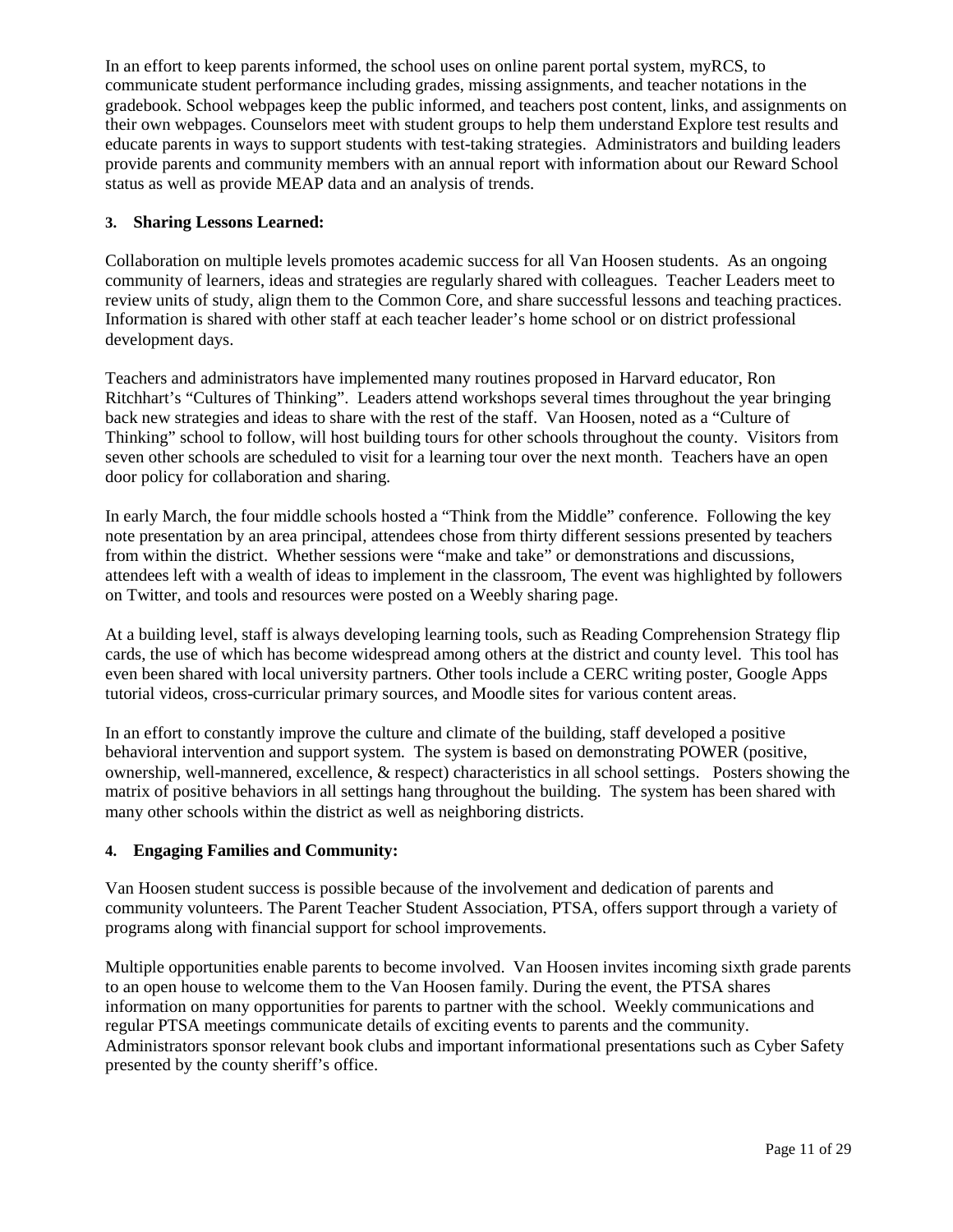The PTSA provides thousands of dollars in classroom grant support every year. Recent purchases include: terra cotta warrior supplies for World Studies classes, oranges for math students to visually learn how to calculate the circumference of a sphere, a recording device band students use to learn how to audibly critique their music, and a cart of iPads for engaging students in learning. All of these contribute to student success and high achievement.

Several PTSA programs focus on academic achievement such as Authors in April, Reflections Contest, Spelling Bee, Honors Recognition, and Super Students. Parent volunteers are given the freedom and support to be inventive working with students and staff to enhance the curriculum. Community members are invited into classrooms to share their professional experiences and cultural heritage as they apply to the curriculum, and daily volunteers assist in the office, classrooms, and lunch room. Parents are excited to lend their talents, assistance, and financial support because Van Hoosen is truly a community in which their children thrive.

Community organizations and businesses contribute to student success through partnerships and outreach programs. Our Robotics program has partnered with Oakland University, Busch's Food Market, Brose Automotive Supplier, and others. Each student is offered the opportunity to impact their community through student-lead projects. Collections of nonperishable food for local charities, school supplies for children in under-privileged school districts, toys and coats for inner city children, and funds for playgrounds in honor of Sandy Hook victims are examples of how students learn the value of giving back.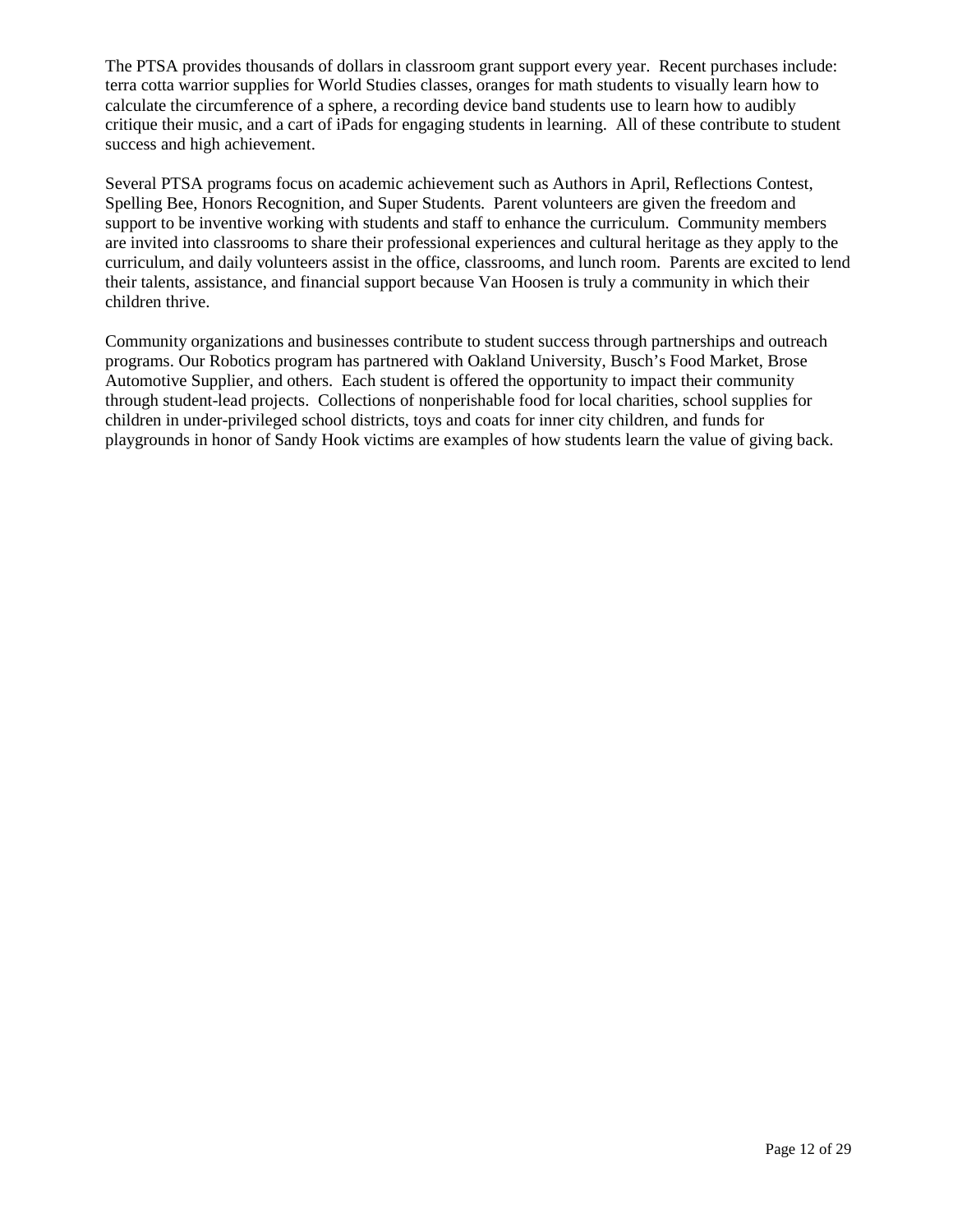# **1. Curriculum:**

Van Hoosen Middle School plans instruction based on a comprehensive curriculum aligned with the Michigan Department of Education's Michigan Curriculum Framework and Common Core State Standards or Grade Level Content Expectations. Teachers regularly collaborate across the district and the county to align the curriculum to the standards. Van Hoosen's courses have been aligned to meet the College Readiness Standards set by the College Board, as well. Students are regularly assessed on the College Readiness Standards using Explore and PLAN beginning in 7th grade.

Various English/language arts classes are offered in grades 6-8. Advanced ELA, Adjusted Studies, and a general education reading intervention course are offered to meet the varying needs of learners.

Various levels of math classes are offered, and students participate in math classes based upon ability level, rather than grade level. Students may participate in high school courses within district.

Middle school teachers updated the science curriculum and pacing guides to include the Literacy Standards for Science, Social Studies and Technology. Science teachers use inquiry-based methods at all three levels. Sixth and seventh grade integrates physical and life science while eighth grade focuses on an in-depth study of earth science.

The sixth and seventh grade social studies' World Studies courses focus on the five themes of geography and ancient and modern culture. The western hemisphere is studied in sixth grade and the eastern hemisphere in seventh grade. Eighth grade US History focuses on colonial times through Reconstruction, using a variety of primary and secondary sources.

All visual and performing arts courses focus on creativity and problem solving. These courses not only provide instruction in their own areas but act as an extension opportunity for all other aspects of the curriculum. For instance, eighth grade band and arts students participated in performances and creations related to the social studies department's "Greek Week." All sixth grade students are exposed to both visual and performing arts through band or choir and an exploratory art course. Seventh and eighth grade arts courses are offered as electives.

Physical Education and Health courses at Van Hoosen focus on both individual well-being and sportsmanship. In addition to physical activity, students also utilize skills from their core content areas, such as research, writing, and presentation skills. All sixth and seventh grade students are exposed to physical education. Seventh grade students have health in addition to physical education. In the eighth grade students may take a High School level Physical Education course for credit.

The technology curriculum is progressive; students start with learning about technology to using technology to enhance learning. Sixth grade students are exposed to basic computer skills, such as word processing, presentation software, and internet safety. Seventh and eighth graders refine their skills using applications such as Microsoft Office, Google Docs, Movie Maker, and Prezi to complete projects centered around themes or integrated into the core curriculum.

World Language: Seventh grade students are exposed to a language and culture survey course including Spanish, French, and German. Eighth graders may elect to begin their high school World Language studies by enrolling in a full year of study in any of these languages along with Chinese and American Sign Language.

Design and Technology and Pre-Engineering courses provide an introduction to the problem-solving method using the design process and technological resources. Students examine the history of technology from the Stone Age to the present and predict possible future applications. Students explore contemporary technologies in such areas as communication technology, structural technology, transportation technology,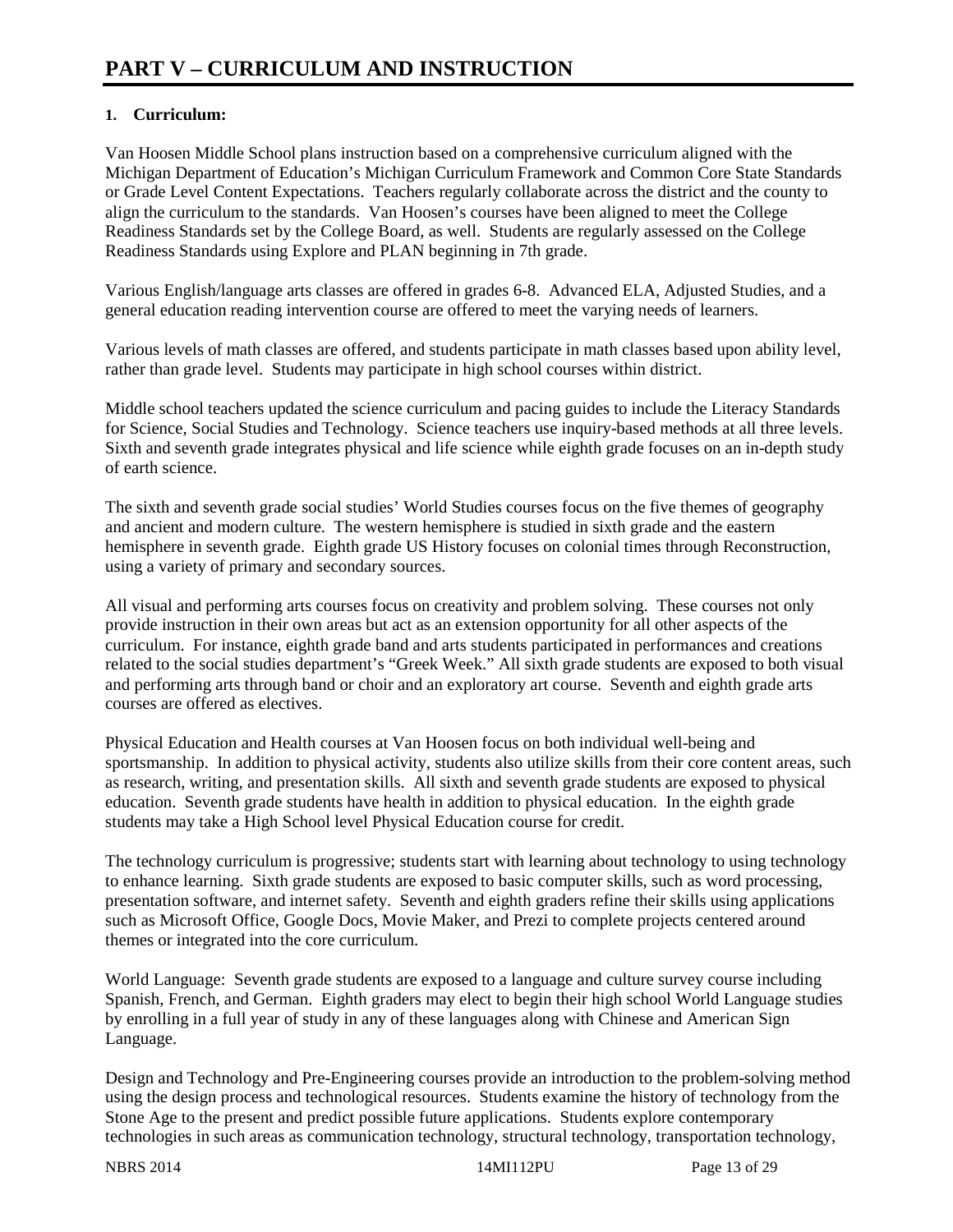biotechnology and electrical technology through demonstrations, discussion, readings, multi-media presentations and hands-on activities. Students are introduced to the concepts of drafting and the design industry. Students design, lay out, and construct solutions to given technology related challenges, including the design and construction of a graphic communication, a structure, a vehicle, or an electrical device. Students develop teamwork decision making, and problem solving skills.

Eighth graders explore the fundamentals of manufacturing systems, energy and power systems, and mechanical systems, and analyze the components of manufacturing/production systems as they relate to product design, marketing, manufacturing and distribution. Students explore alternative energy systems and their sources and create solutions to problems involving power systems. Future plans involve integrating the current extra-curricular robotics program into this curriculum.

## **2. Reading/English:**

The middle school English/Language Arts department for Rochester Community Schools incorporates a teacher leader model in a collaborative effort to align curriculum to the Common Core State Standards and best practices for English. The result of this collaborative effort has resulted in the development of common pacing guides and formative assessments. The district, including language arts teachers from Van Hoosen, worked with Oakland County Schools to pilot lessons supporting the Common Core. Lessons at each grade level expose students to all genres of literature through modern and classical novels, short stories, plays, and informational texts. This spiraled approach to the curriculum allows students to revisit genres at increasing levels of complexity and ability.

School staff uses a data driven process to identify and support struggling learners. Students who qualify for special education are taught in small groups and receive a curriculum adjusted to their ability levels. General education students identified as struggling are assigned to a reading strategies class taught by an AARI (Adolescent Accelerated Reading Initiative) trained teacher. The focus of AARI is learning how text works. Through the analysis of text structure, students work toward grade level expectations. On the opposite end of the spectrum, students who show exceptional abilities in English are given opportunities to challenge themselves through advanced courses that offer a more rigorous curriculum.

Students are frequently offered opportunities to showcase their talents within the Language Arts curriculum. All students participate in the Scripps National Spelling Bee in their Language Arts classes. Last year, the school champion was also the winner at the county level and competed in Washington, D.C. Additionally, students are offered opportunities to participate in writing contests. This year, three students were presented with honors for participating in the "America and Me" writing competition through the VFW. Last year, a Van Hoosen eighth grader placed second in the region.

In addition, students participate in an Author-in-April experience each year. A committee of people from the school and community select an author, and students across all grade levels read a selection of the writer's books. The author visits the school and students have an opportunity to hear him or her speak. Students who wish to enrich their experience may sign up to have lunch with the author and attend a writing workshop hosted by the writer.

# **3. Mathematics:**

Research and best practices drive curriculum based decisions for the district and Van Hoosen. As a result, the middle school mathematics department for Rochester Community Schools incorporates a teacher leader model in a collaborative effort to align curriculum to the Common Core State Standards. Van Hoosen Middle School has an assigned teacher leader at each grade level. The results of this collaborative effort include the development of common pacing guides and formative assessments. The district has also worked with Oakland County Schools in an effort to pilot inquiry-based lessons that support the Common Core. Such lessons implement the Common Core mathematical practices of modeling, persevering in problem solving, reasoning abstractly and quantitatively, constructing viable arguments and critiquing the reasoning of others, looking for and making strategic use of appropriate tools and structure, and expressing regularity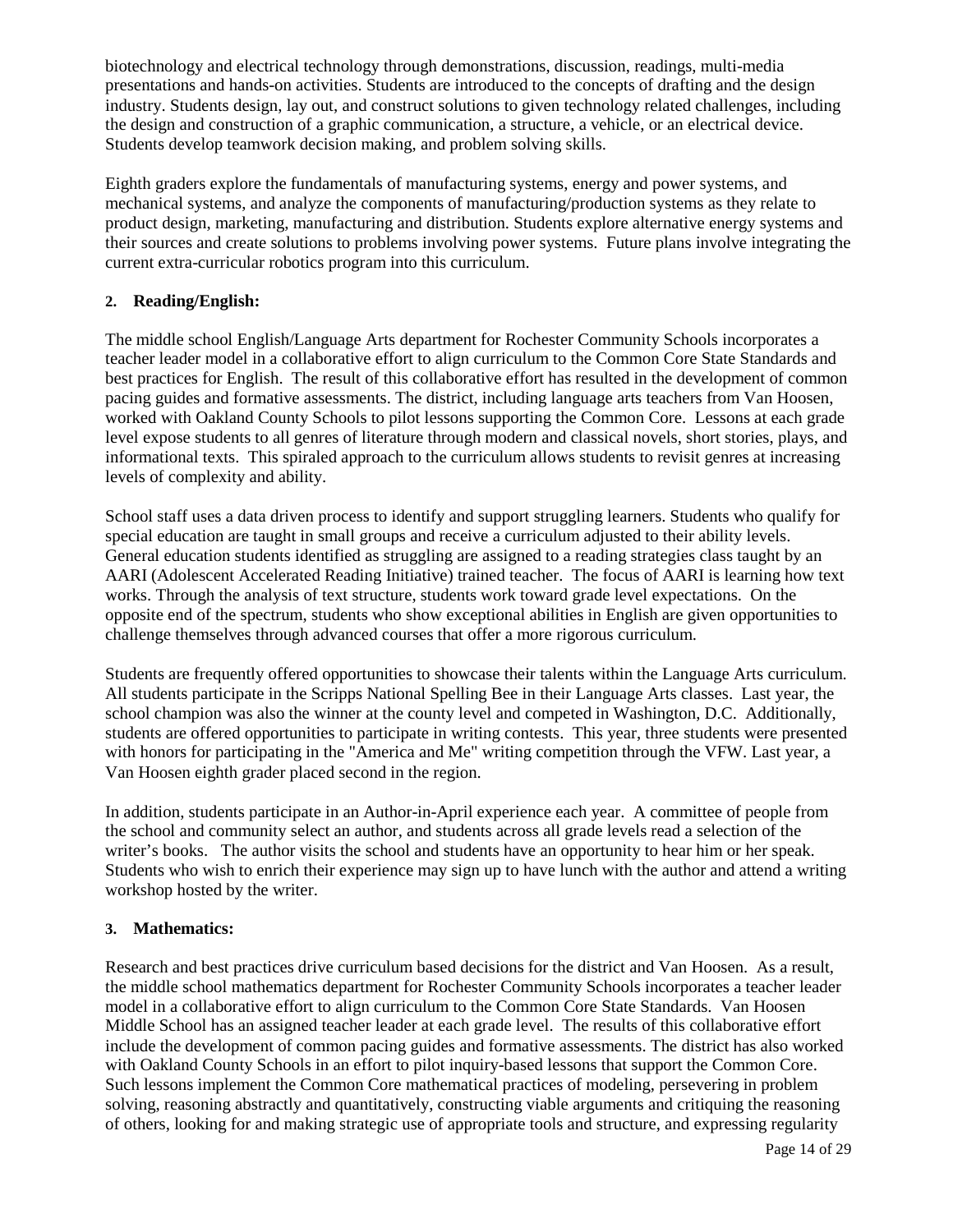in repeated reasoning. Efforts to prepare students and staff for pending Smarter Balanced Assessments have included teacher attendance at related conferences and the piloting of the Explore Learning online simulation Gizmos. Teachers are provided departmental time to meet and monitor the progression of concepts across all grade levels. Departmental instructional goals include the incorporation of real-world applications, visible thinking and cooperative learning strategies, integrated technology, and the development and analysis of pre- and post-tests.

Both grade level and accelerated courses are offered at Van Hoosen. Math class placement is based on ability level rather than grade level. These courses range from Math 6 through Algebra I. Students advancing beyond this level are provided the opportunity to go to Rochester Adams High School to take classes as advanced as Algebra II. We also have a Mathcounts club for students who want to extend their math competition skills. The team had a strong showing at its tournament this year and featured a state winner who went onto the National Competition in Washington, D.C.

Van Hoosen follows a three-tiered model of the pyramid of interventions to address struggling students. Students progress through the four tiers, which include interventions such as receiving additional help in the Viking Student Center and enrolling in a Math Lab course. If necessary, students are referred for special education services.

## **4. Additional Curriculum Area:**

Van Hoosen Middle School's social studies department is dedicated to educating a diverse group of learners. As with science courses, social studies courses are designed to support mainstreaming special education students into general education classes.

Learning is maximized for all students through experiential units designed by social studies teachers. One example would be the seventh grade Greek Week unit. Social studies teachers worked with teachers across the curriculum, parents, and community members to develop a cross-curricular unit. For one week, classes learned about things related to Greece in all classes. The week culminated with a day during which students took part in a myriad of activities: Greek dancing, athletic Olympic games, hover-chariots created in Design and Technology classes, Greek Reader's Theater, and science Olympic games. Students were even served Greek food for lunch. This activity encompassed a variety of state standards across multiple content areas. Sixth graders experienced a similar unit when they celebrated Carnaval with piñatas, salsa dancing, guest speakers and more as part of their study of Latin America.

The eighth grade history students are immersed in a variety of primary and secondary sources throughout the year to allow them to experience the role of a historian. They learn that just because events occurred in the past, they are still open to questions and interpretation.

Community members support learning by sharing first-hand accounts of historical and cultural events to which students might not otherwise be exposed. Students were taught yoga, heard veterans from Vietnam and Afghanistan on Veteran's Day, and listened to a Holocaust survivor describe his experiences.

Social studies and other teachers unite to enhance the learning environment. Social studies classes partner with foreign language classes in a peer mentoring program during which sixth graders learn Spanish or French from the eighth grade students. Van Hoosen partners with local colleges to provide experiences in which field placements can participate and learn. Teachers exchange ideas and share with other teachers, and the Teacher Leader program promotes partnerships among schools across the district. New teachers participate in a New Teacher Academy and are given a veteran teacher as a mentor.

### **5. Instructional Methods:**

Differentiated instruction is the cornerstone of teaching and learning at Van Hoosen. Students take both English and Math at levels that best fit their needs. Accelerated math students can advance in the curriculum, with some even taking classes in courses as advanced as pre-Calculus at a partner high school.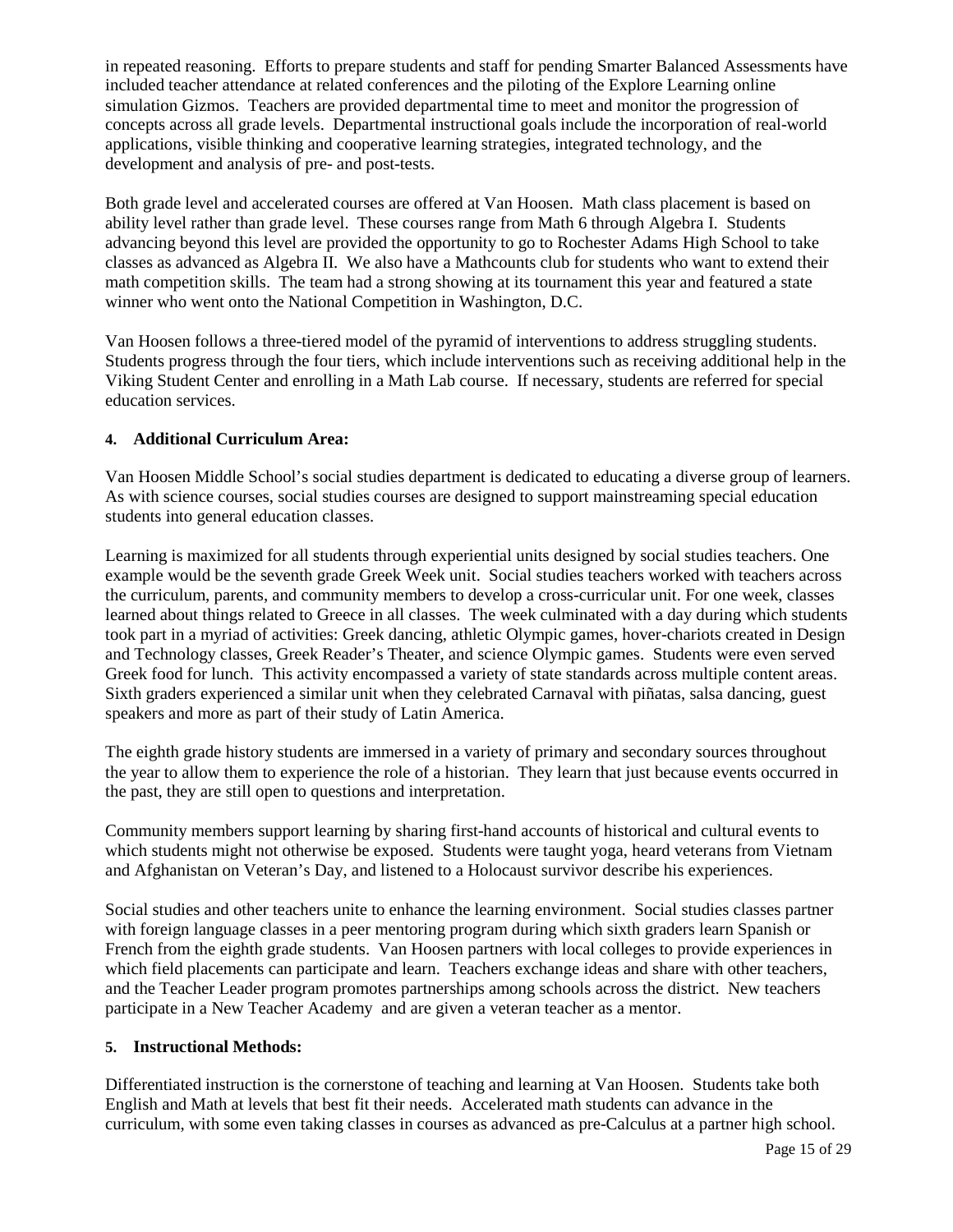Students not yet ready for middle school courses are placed into additional support classes in English and Math. These support classes have helped students gain up to two years of growth in reading levels and have helped struggling learners to catch up to their peers in math.

With a staff highly trained in Visible Thinking Routines, Reading Comprehension Strategies, and Marzano's Nine Effective Strategies for Effective Teaching and Learning, the instructional methods at Van Hoosen truly reflect best practice in the field of education. Classrooms are learning centers, with students often working in groups to solve problems and make connections between subjects. Students learn to understand how they think and apply the thinking strategies used to new situations. This shifted focus in instruction has benefitted all learners.

Van Hoosen benefits from having a full time Learning Consultant who is able to analyze test scores, place students where their needs will be met, and help teachers with instructional strategies that produce results. The consultant uses established rubrics, test scores, and grades to discern student placement in everything from accelerated courses to pull-out support classes. This consultant also works with individual students as needed, differentiating for students in their area of need. Computer programs, such as Success Maker, are utilized with students who need to make additional gains in math and Language Arts.

Along with utilizing the best instructional methods, teachers are also able to utilize a variety of technological tools to enhance instruction. Van Hoosen is fortunate to have Smart Boards in every classroom, plus available laptops, iPads, computer labs, and clicker systems. Teachers take advantage of the tools that will support learning in their individual classrooms. For instance, recently a social studies classroom used iPads to conduct research and create productions using iMovie to synthesize their learning.

The most important thing to know about instructional methods at Van Hoosen is that there is a concerted effort to constantly learn and evolve to meet the needs of students.

### **6. Professional Development:**

The professional development provided for faculty has one main goal, encouraging student learning and growth. Professional development is provided throughout the year for every member of the school learning community: teachers, administrators, and paraprofessionals, as well as parents and community members.

Collected data drives school and professional development. Our school improvement committee contains members of the staff and administration, who meet regularly to plan professional development for teachers that will most impact student achievement. Decisions are implemented based on data derived from formative assessments, school culture and climate surveys completed by parents, students, and staff, and best practices research. The staff is divided into four goal groups, with each focusing on separate areas: reading, writing, mathematics across the curriculum, or school culture and climate. Each group sets a goal and develops a strategic plan targeting student needs identified from data. The culture and climate committee examined surveys from staff, students, and community as part of its decision to develop and implement a Positive Behavioral Intervention Supports program, which focuses on maintaining a positive learning environment.

Our district arranges time for teachers to meet by subject and grade level to align curriculum, develop common pacing guides and formative assessments, and implement successful instructional lessons and practices. Parents are integral in the process, and many participated in book talks of Ritchhart's Making Thinking Visible with staff in order to understand and implement these routines at home. Parents were also offered opportunities to learn about cyber safety, ACT Explore testing preparation, and the positive support program, Rachel's Challenge.

A wide variety of professional development opportunities is scheduled for staff. Teachers pass on the knowledge gained to the rest of the staff. Several staff have attended a leading statewide technology conference the last few years and shared information about the latest uses of technology in education with their other staff. This teachers teaching teachers approach also enhanced teaching and learning as staff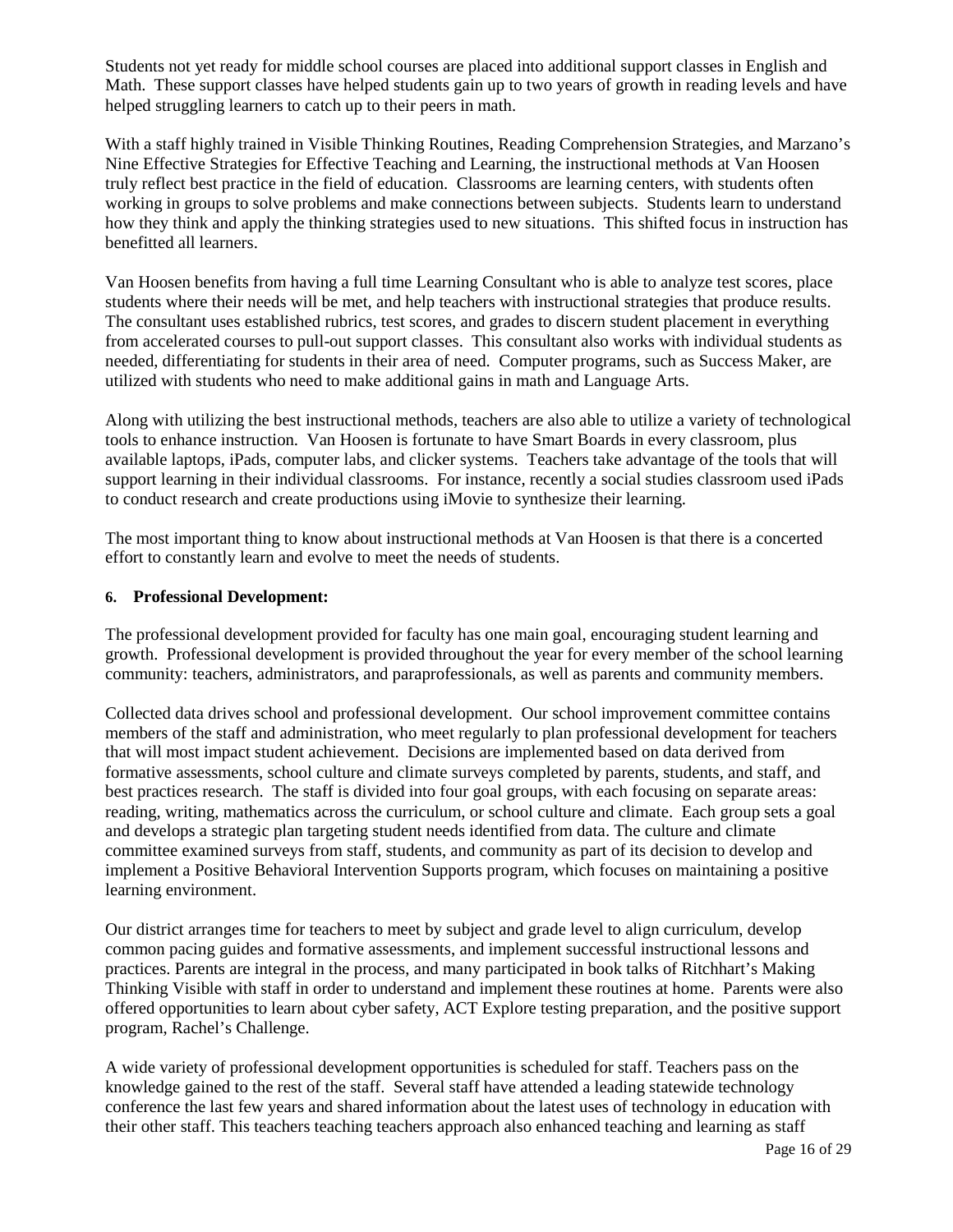shared Visible Thinking routines and MiClass strategies learned at workshops attended at Oakland Schools.

Technology training also provides staff with new ways to help students. Recently, arrangements were made so that staff could Skype with nationally known technology guru, Kevin Honeycutt, regarding innovations in using technology as a teaching tool. There is also a technology day focused solely on new technology training for staff.

Van Hoosen continues to seek new and innovative ways to improve student achievement.

### **7. School Leadership**

The Van Hoosen Middle School leadership team believes that consistent communication, collaboration, and service fosters high student achievement. With an open door policy, the building principal at Van Hoosen Middle School acts as a facilitator of positive change, a good listener, and a lifelong learner.

The building principal and assistant principal are flexible and live by the creed "students first" in order to create a positive environment in which a vision of best practice guides instruction. The challenges at Van Hoosen vary on a daily basis, but building leadership remains calm and systematically communicates with all stakeholders to help ensure the best possible learning situation. Building leaders support the school climate and culture by obtaining and allocating resources, and advocating for continuous improvement, while adhering to the policy and procedures that have been set forth by the district.

Prior to the start of each academic year, and continuing on a bi-weekly basis throughout, the principal and other members of the building support team meet to discuss students' academic placement and performance. This process is aided by regular staff input, as well as ongoing data analysis. A key priority of building leadership is seeking out various resources such as intervention classes, appropriate placement, and utilization of district and county resources. In doing this, our school continues to serve the needs of all students by ensuring that each receives the support necessary to succeed.

Over a four period year, three building principals served Van Hoosen. Although leadership has changed, staff has continued to put "students first," a true testament to the school's strong traditions of academic success and maintaining a positive climate. The staff engages in academic collaboration, sponsors after school activities (intramurals, athletics, clubs) and attends community functions. Building leaders also attend these events, fostering relationships with students, staff, and community members. These academic and co-curricular opportunities demonstrate that Van Hoosen persistently promotes the well-being of the entire child and the creed of "students first."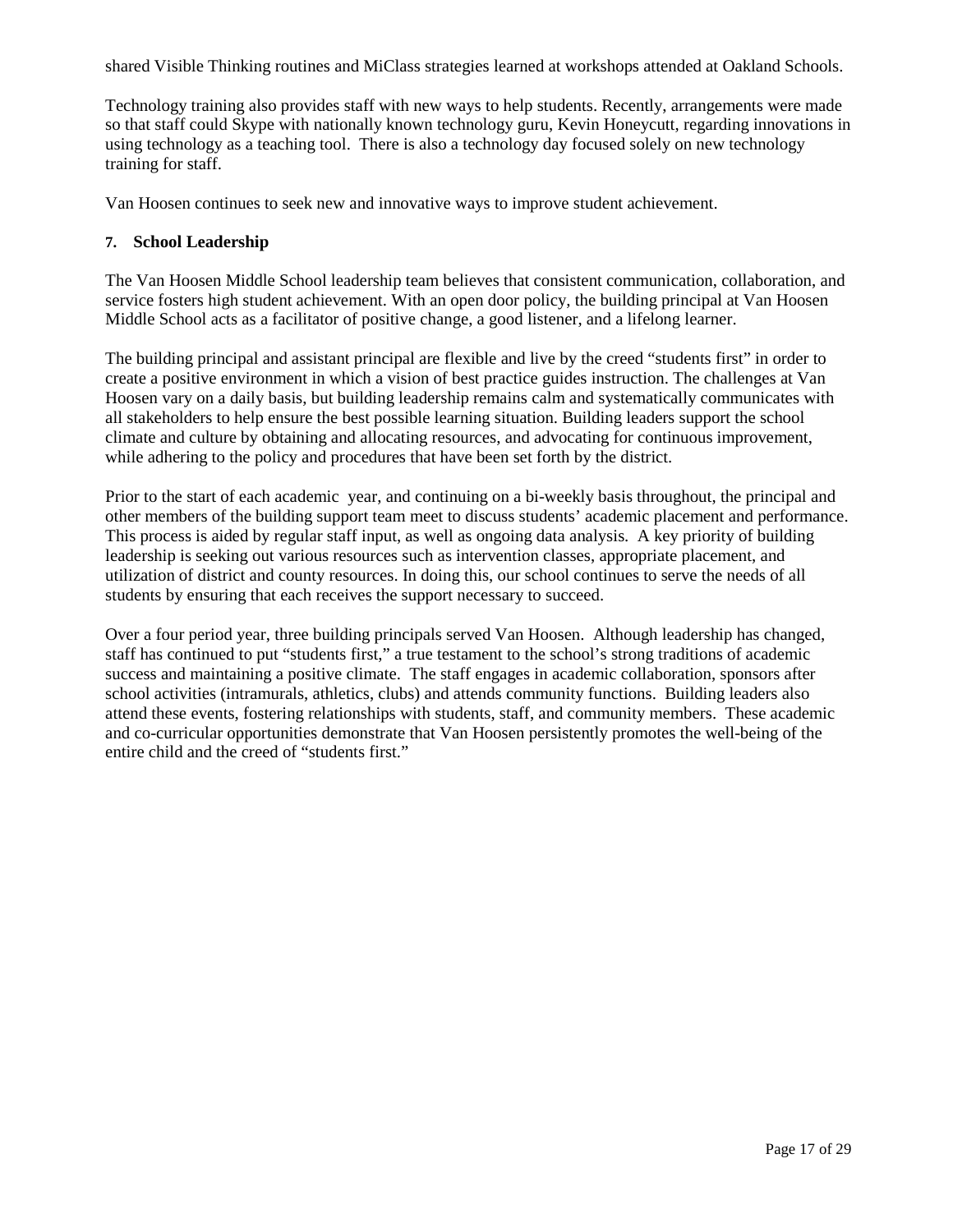**Subject:** <u>Math</u><br> **All Students Tested/Grade:** <u>6</u> **Test: MEAP**<br> **Edition/Publ Publisher:** Michigan Department of Education

# **All Students Tested/Grade:** 6 **Edition/Publication Year:** 2013

| School Year                      | 2012-2013 | 2011-2012      | 2010-2011      | 2009-2010       | 2008-2009      |
|----------------------------------|-----------|----------------|----------------|-----------------|----------------|
| Testing month                    | Oct       | Oct            | Oct            | Oct             | Oct            |
| <b>SCHOOL SCORES*</b>            |           |                |                |                 |                |
| % Proficient (Levels 1 & 2)      | 83        | 80             | 79             | 84              | 83             |
| % Advanced                       | 27        | 16             | 14             | $\overline{35}$ | 31             |
| Number of students tested        | 302       | 234            | 262            | 263             | 235            |
| Percent of total students tested | 97        | 97             | 99             | 99              | 98             |
| Number of students tested with   | 9         | $\overline{7}$ | 3              | $\overline{4}$  | $\overline{4}$ |
| alternative assessment           |           |                |                |                 |                |
| % of students tested with        | 3         | 3              | 1              | 1               | $\overline{2}$ |
| alternative assessment           |           |                |                |                 |                |
| <b>SUBGROUP SCORES</b>           |           |                |                |                 |                |
| 1. Free and Reduced-Price        |           |                |                |                 |                |
| Meals/Socio-Economic/            |           |                |                |                 |                |
| <b>Disadvantaged Students</b>    |           |                |                |                 |                |
| % Proficient (Levels 1 & 2)      |           |                |                |                 |                |
| % Advanced                       |           |                |                |                 |                |
| Number of students tested        |           |                |                |                 |                |
| 2. Students receiving Special    |           |                |                |                 |                |
| <b>Education</b>                 |           |                |                |                 |                |
| % Proficient (Levels 1 & 2)      | 50        | 13             | 27             | 50              | 39             |
| % Advanced                       | 15        | $\overline{7}$ | $\overline{0}$ | 5               | $\overline{4}$ |
| Number of students tested        | 20        | 15             | 15             | 20              | 23             |
| 3. English Language Learner      |           |                |                |                 |                |
| <b>Students</b>                  |           |                |                |                 |                |
| % Proficient (Levels 1 & 2)      |           |                |                |                 |                |
| % Advanced                       |           |                |                |                 |                |
| Number of students tested        |           |                |                |                 |                |
| 4. Hispanic or Latino            |           |                |                |                 |                |
| <b>Students</b>                  |           |                |                |                 |                |
| % Proficient (Levels 1 & 2)      |           |                |                |                 |                |
| % Advanced                       |           |                |                |                 |                |
| Number of students tested        |           |                |                |                 |                |
| 5. African- American             |           |                |                |                 |                |
| <b>Students</b>                  |           |                |                |                 |                |
| % Proficient (Levels 1 & 2)      |           |                |                |                 |                |
| % Advanced                       |           |                |                |                 |                |
| Number of students tested        |           |                |                |                 |                |
| <b>6. Asian Students</b>         |           |                |                |                 |                |
| % Proficient (Levels 1 & 2)      | 93        | 88             | 100            | 94              | 94             |
| % Advanced                       | 58        | 62             | 37             | 72              | 59             |
| Number of students tested        | 43        | 26             | 19             | 32              | 32             |
| 7. American Indian or            |           |                |                |                 |                |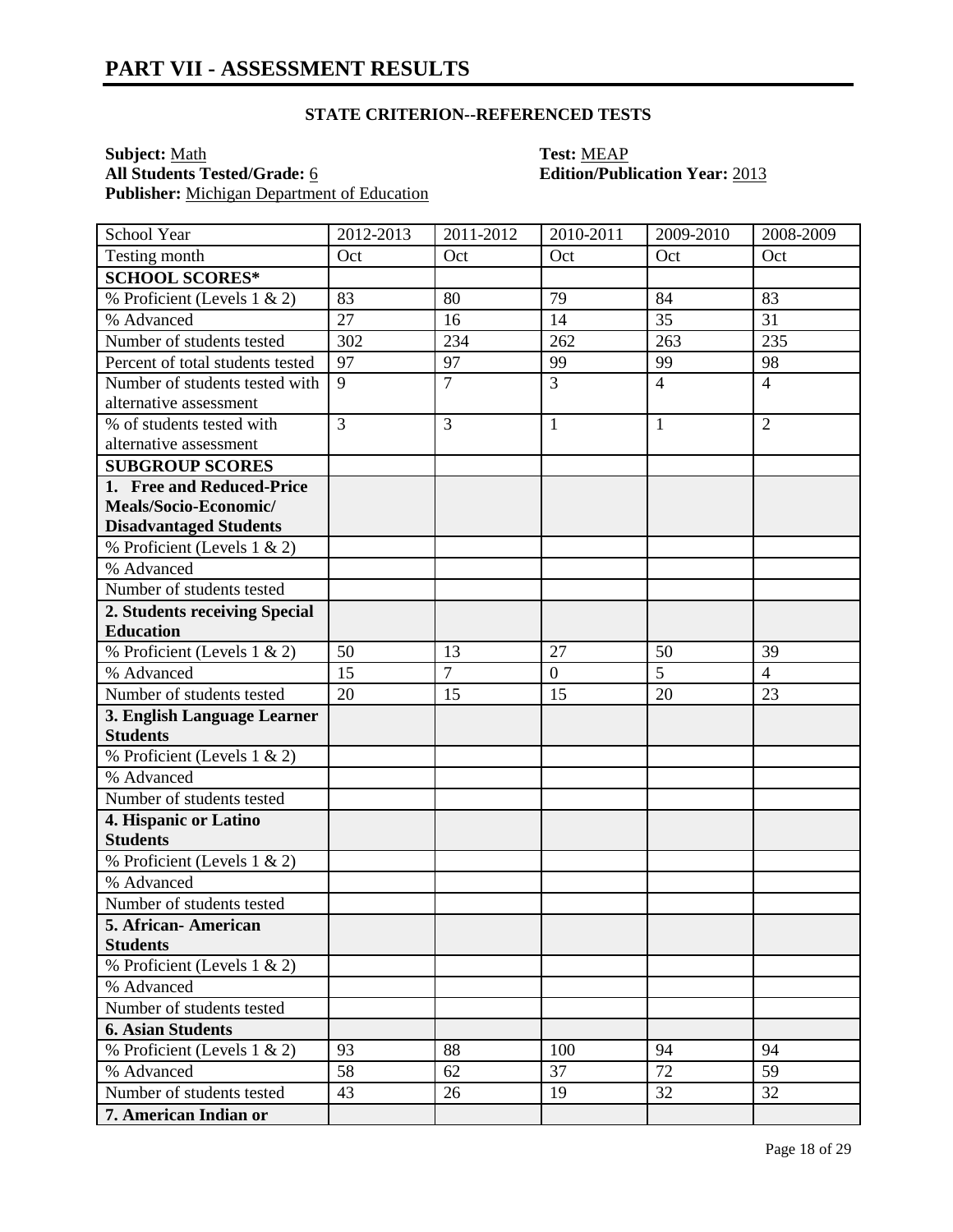| <b>Alaska Native Students</b>    |     |     |     |     |     |
|----------------------------------|-----|-----|-----|-----|-----|
| % Proficient (Levels 1 & 2)      |     |     |     |     |     |
| % Advanced                       |     |     |     |     |     |
| Number of students tested        |     |     |     |     |     |
| 8. Native Hawaiian or other      |     |     |     |     |     |
| <b>Pacific Islander Students</b> |     |     |     |     |     |
| % Proficient (Levels 1 & 2)      |     |     |     |     |     |
| % Advanced                       |     |     |     |     |     |
| Number of students tested        |     |     |     |     |     |
| 9. White Students                |     |     |     |     |     |
| % Proficient (Levels 1 & 2)      | 83  | 80  | 79  | 83  | 82  |
| % Advanced                       | 24  | 10  | 12  | 31  | 26  |
| Number of students tested        | 223 | 184 | 218 | 210 | 181 |
| <b>10. Two or More Races</b>     |     |     |     |     |     |
| identified Students              |     |     |     |     |     |
| % Proficient (Levels 1 & 2)      |     |     |     |     |     |
| % Advanced                       |     |     |     |     |     |
| Number of students tested        |     |     |     |     |     |
| 11. Other 1: Other 1             |     |     |     |     |     |
| % Proficient (Levels 1 & 2)      |     |     |     |     |     |
| % Advanced                       |     |     |     |     |     |
| Number of students tested        |     |     |     |     |     |
| 12. Other 2: Other 2             |     |     |     |     |     |
| % Proficient (Levels 1 & 2)      |     |     |     |     |     |
| % Advanced                       |     |     |     |     |     |
| Number of students tested        |     |     |     |     |     |
| 13. Other 3: Other 3             |     |     |     |     |     |
| % Proficient (Levels 1 & 2)      |     |     |     |     |     |
| % Advanced                       |     |     |     |     |     |
| Number of students tested        |     |     |     |     |     |

**NOTES:** Van Hoosen Middle School houses two Autism Spectrum Disorder classrooms for the district. The majority of students with special needs in our district are fully included in general education classrooms. Students who are in the ASD classrooms at Van Hoosen are children from across the district with the most severe symptoms of Autism who qualify to take Michigan's Alternative Assessment, MI-Access instead of MEAP. Student proficiency rates reported in the Special Education section above reflect results for the special education students who participated in MEAP.

The Michigan Department of Education set new College Ready cut scores effective in the Fall 2011 and then reset the results on previous assessments to align with the new cut scores. All of the scores in this table reflect the new College Ready cut scores. Original scores during the 2008 - 2010 were much higher. Also, MDE updates and revises the MEAP assessment each year so a different test is administered each year.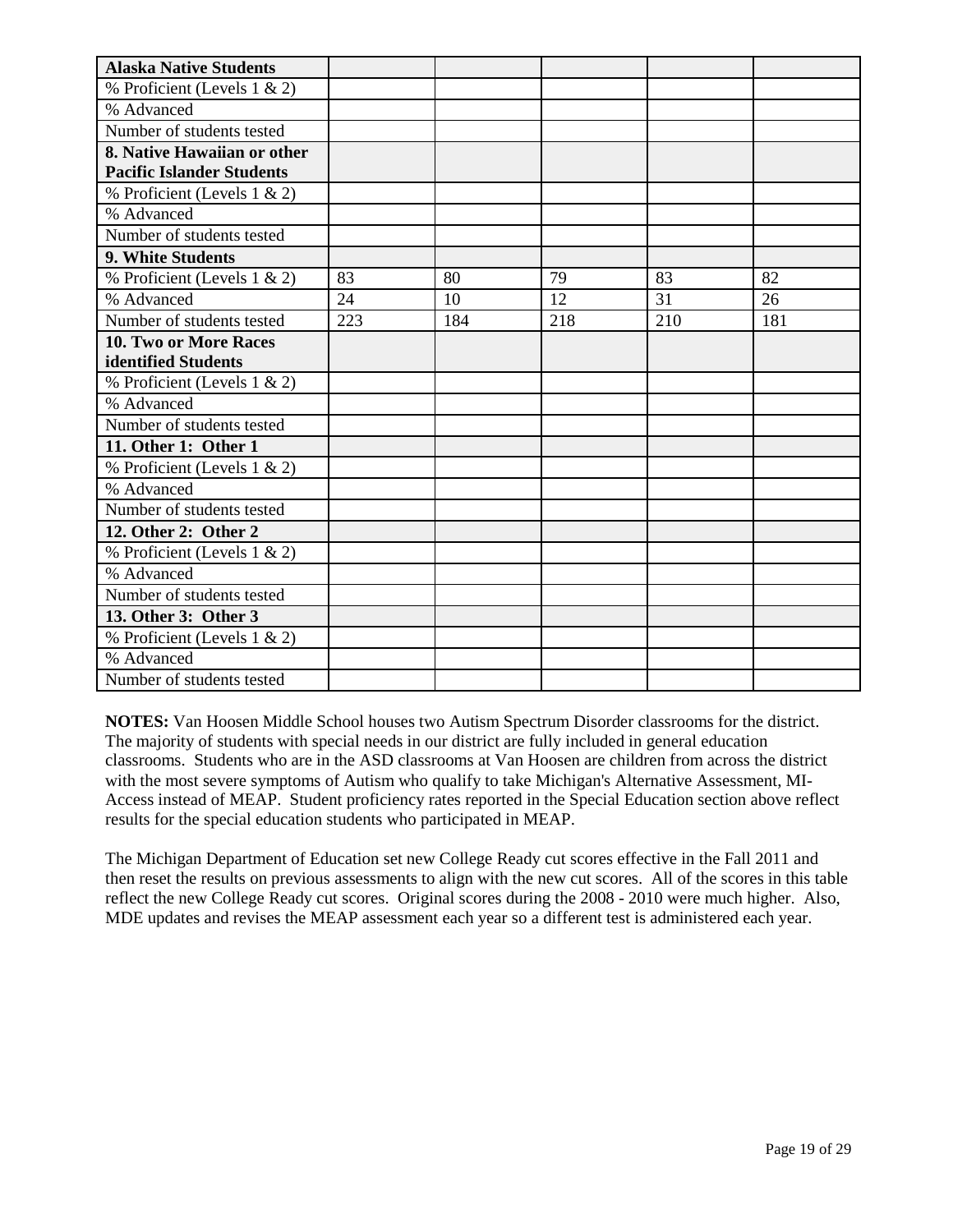# **Subject:** Math **Test:** MEAP **Publisher:** Michigan Department of Educaiton

# **Edition/Publication Year: 2013**

| School Year                      | 2012-2013      | 2011-2012        | 2010-2011      | 2009-2010      | 2008-2009      |
|----------------------------------|----------------|------------------|----------------|----------------|----------------|
| Testing month                    | Oct            | Oct              | Oct            | Oct            | Oct            |
| <b>SCHOOL SCORES*</b>            |                |                  |                |                |                |
| % Proficient (Levels 1 & 2)      | 89             | 83               | 84             | 86             | 80             |
| % Advanced                       | 24             | 12               | 16             | 26             | 16             |
| Number of students tested        | 241            | 271              | 268            | 236            | 257            |
| Percent of total students tested | 98             | 99               | 98             | 99             | 99             |
| Number of students tested with   | 5              | $\overline{2}$   | 5              | 3              | $\overline{2}$ |
| alternative assessment           |                |                  |                |                |                |
| % of students tested with        | $\overline{2}$ | $\mathbf{1}$     | $\overline{2}$ | $\mathbf{1}$   | $\mathbf{1}$   |
| alternative assessment           |                |                  |                |                |                |
| <b>SUBGROUP SCORES</b>           |                |                  |                |                |                |
| 1. Free and Reduced-Price        |                |                  |                |                |                |
| Meals/Socio-Economic/            |                |                  |                |                |                |
| <b>Disadvantaged Students</b>    |                |                  |                |                |                |
| % Proficient (Levels 1 & 2)      |                |                  |                |                |                |
| % Advanced                       |                |                  |                |                |                |
| Number of students tested        |                |                  |                |                |                |
| 2. Students receiving Special    |                |                  |                |                |                |
| <b>Education</b>                 |                |                  |                |                |                |
| % Proficient (Levels 1 & 2)      | 35             | 33               | 48             | 30             | 22             |
| % Advanced                       | 5              | $\boldsymbol{0}$ | 5              | $\overline{4}$ | $\overline{4}$ |
| Number of students tested        | 20             | 15               | 21             | 23             | 27             |
| 3. English Language Learner      |                |                  |                |                |                |
| <b>Students</b>                  |                |                  |                |                |                |
| % Proficient (Levels 1 & 2)      |                |                  |                |                |                |
| % Advanced                       |                |                  |                |                |                |
| Number of students tested        |                |                  |                |                |                |
| 4. Hispanic or Latino            |                |                  |                |                |                |
| <b>Students</b>                  |                |                  |                |                |                |
| % Proficient (Levels 1 & 2)      |                |                  |                |                |                |
| % Advanced                       |                |                  |                |                |                |
| Number of students tested        |                |                  |                |                |                |
| 5. African-American              |                |                  |                |                |                |
| <b>Students</b>                  |                |                  |                |                |                |
| % Proficient (Levels $1 \& 2$ )  |                |                  |                |                |                |
| % Advanced                       |                |                  |                |                |                |
| Number of students tested        |                |                  |                |                |                |
| <b>6. Asian Students</b>         |                |                  |                |                |                |
| % Proficient (Levels 1 & 2)      | 97             | 100              | 97             | 97             | 93             |
| % Advanced                       | 75             | 40               | $\mathfrak{Z}$ | 65             | 57             |
| Number of students tested        | 32             | 20               | 32             | 31             | 30             |
| 7. American Indian or            |                |                  |                |                |                |
| <b>Alaska Native Students</b>    |                |                  |                |                |                |
| % Proficient (Levels $1 \& 2$ )  |                |                  |                |                |                |
| % Advanced                       |                |                  |                |                |                |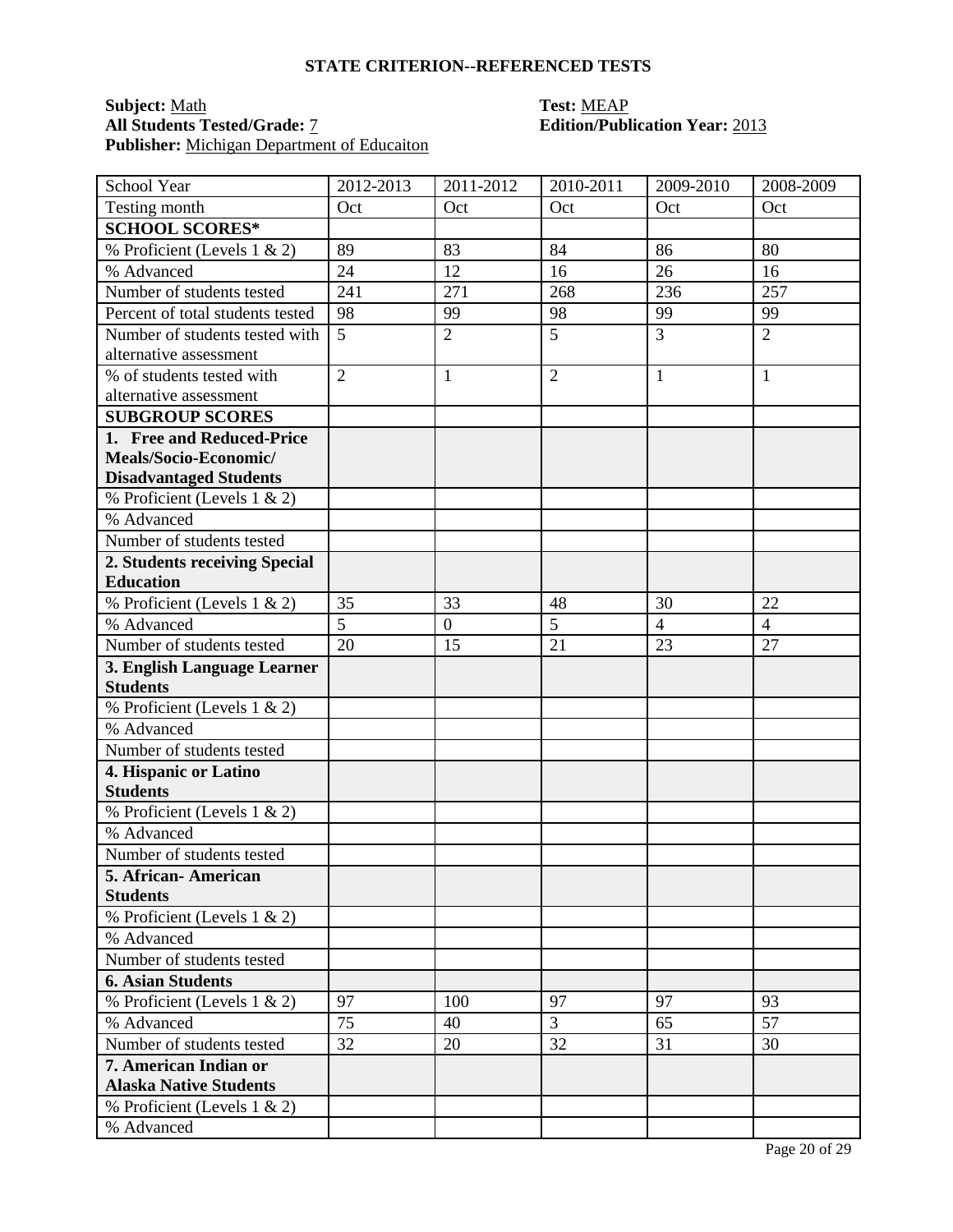| Number of students tested        |     |     |     |     |     |
|----------------------------------|-----|-----|-----|-----|-----|
| 8. Native Hawaiian or other      |     |     |     |     |     |
| <b>Pacific Islander Students</b> |     |     |     |     |     |
| % Proficient (Levels 1 & 2)      |     |     |     |     |     |
| % Advanced                       |     |     |     |     |     |
| Number of students tested        |     |     |     |     |     |
| 9. White Students                |     |     |     |     |     |
| % Proficient (Levels 1 & 2)      | 88  | 84  | 84  | 86  | 80  |
| % Advanced                       | 16  | 9   | 11  | 20  | 8   |
| Number of students tested        | 186 | 225 | 207 | 180 | 208 |
| <b>10. Two or More Races</b>     |     |     |     |     |     |
| identified Students              |     |     |     |     |     |
| % Proficient (Levels 1 & 2)      |     |     |     |     |     |
| % Advanced                       |     |     |     |     |     |
| Number of students tested        |     |     |     |     |     |
| 11. Other 1: Other 1             |     |     |     |     |     |
| % Proficient (Levels 1 & 2)      |     |     |     |     |     |
| % Advanced                       |     |     |     |     |     |
| Number of students tested        |     |     |     |     |     |
| 12. Other 2: Other 2             |     |     |     |     |     |
| % Proficient (Levels 1 & 2)      |     |     |     |     |     |
| % Advanced                       |     |     |     |     |     |
| Number of students tested        |     |     |     |     |     |
| 13. Other 3: Other 3             |     |     |     |     |     |
| % Proficient (Levels 1 & 2)      |     |     |     |     |     |
| % Advanced                       |     |     |     |     |     |
| Number of students tested        |     |     |     |     |     |

**NOTES:** The Michigan Department of Education set new College Ready cut scores effective in the Fall 2011 and then reset the results on previous assessments to align with the new cut scores. All of the scores in this table reflect the new College Ready cut scores. Original scores during the 2008 - 2010 were much higher. Also,

MDE updates and revises the MEAP assessment each year so a different test is administered each year.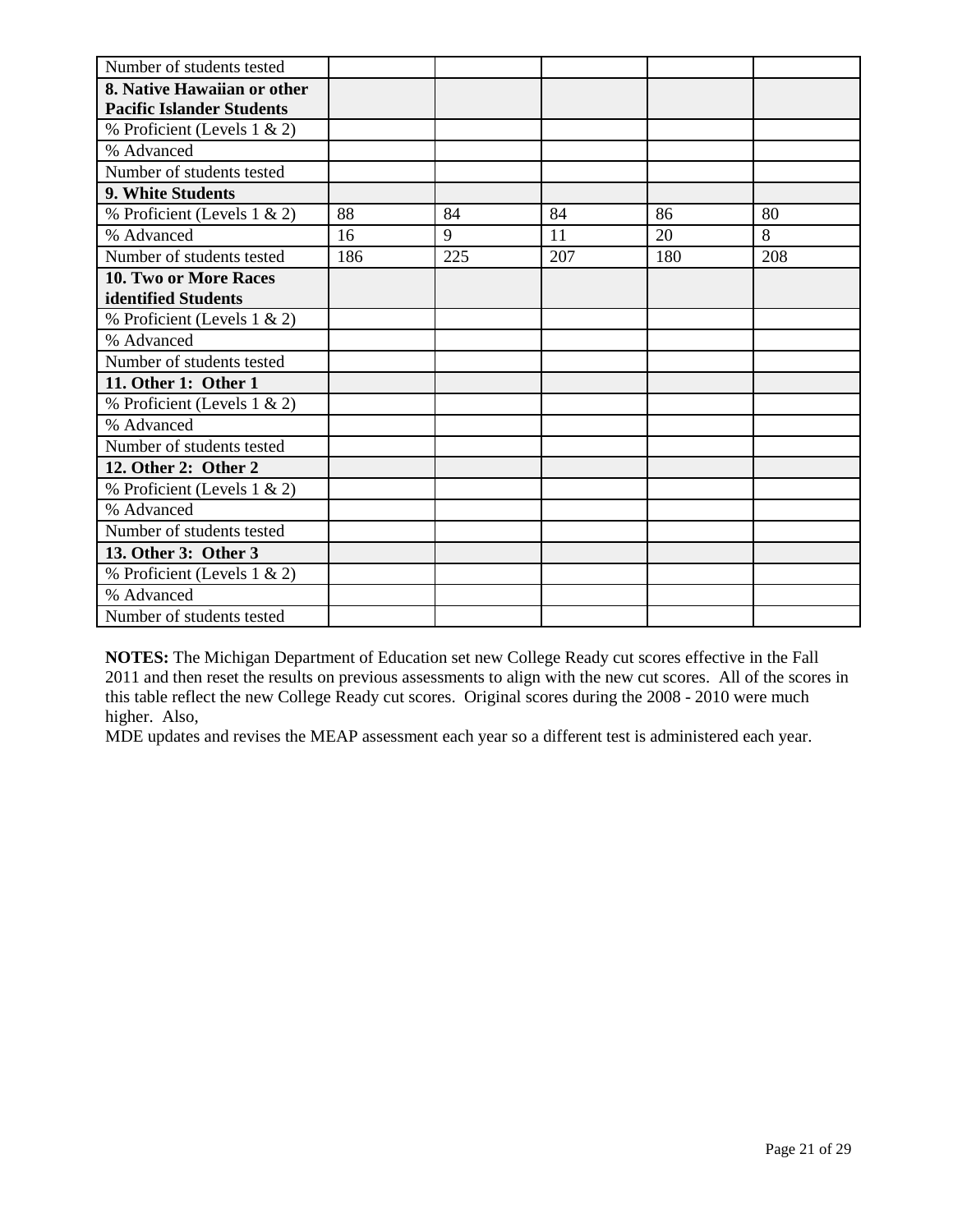# **Subject:** <u>Math</u><br> **All Students Tested/Grade:** <u>8</u> **Test: MEAP**<br> **Edition/Publ Publisher:** Michigan Department of Education

# **All Students Tested/Grade:** 8 **Edition/Publication Year:** 2013

| School Year                      | 2012-2013      | 2011-2012        | 2010-2011      | 2009-2010      | 2008-2009      |
|----------------------------------|----------------|------------------|----------------|----------------|----------------|
| Testing month                    | Oct            | Oct              | Oct            | Oct            | Oct            |
| <b>SCHOOL SCORES*</b>            |                |                  |                |                |                |
| % Proficient (Level 1 & 2)       | 76             | 65               | 70             | 65             | 78             |
| % Advanced                       | 21             | 22               | 21             | 27             | 33             |
| Number of students tested        | 293            | 279              | 243            | 255            | 265            |
| Percent of total students tested | 99             | 99               | 99             | 99             | 99             |
| Number of students tested with   | $\overline{2}$ | $\overline{2}$   | 3              | $\overline{2}$ | $\overline{2}$ |
| alternative assessment           |                |                  |                |                |                |
| % of students tested with        | $\mathbf{1}$   | $\mathbf{1}$     | $\mathbf{1}$   | $\mathbf{1}$   | 1              |
| alternative assessment           |                |                  |                |                |                |
| <b>SUBGROUP SCORES</b>           |                |                  |                |                |                |
| 1. Free and Reduced-Price        |                |                  |                |                |                |
| Meals/Socio-Economic/            |                |                  |                |                |                |
| <b>Disadvantaged Students</b>    |                |                  |                |                |                |
| % Proficient (Level 1 & 2)       |                |                  |                |                |                |
| % Advanced                       |                |                  |                |                |                |
| Number of students tested        |                |                  |                |                |                |
| 2. Students receiving Special    |                |                  |                |                |                |
| <b>Education</b>                 |                |                  |                |                |                |
| % Proficient (Level 1 & 2)       | 26             | 20               | 17             | $\overline{7}$ | 28             |
| % Advanced                       | $\overline{0}$ | $\boldsymbol{0}$ | $\overline{4}$ | $\overline{4}$ | 14             |
| Number of students tested        | 19             | 20               | 23             | 27             | 14             |
| 3. English Language Learner      |                |                  |                |                |                |
| <b>Students</b>                  |                |                  |                |                |                |
| % Proficient (Level 1 & 2)       |                |                  |                |                |                |
| % Advanced                       |                |                  |                |                |                |
| Number of students tested        |                |                  |                |                |                |
| 4. Hispanic or Latino            |                |                  |                |                |                |
| <b>Students</b>                  |                |                  |                |                |                |
| % Proficient (Level 1 & 2)       |                |                  |                |                |                |
| % Advanced                       |                |                  |                |                |                |
| Number of students tested        |                |                  |                |                |                |
| 5. African-American              |                |                  |                |                |                |
| <b>Students</b>                  |                |                  |                |                |                |
| % Proficient (Level 1 & 2)       |                |                  |                |                |                |
| % Advanced                       |                |                  |                |                |                |
| Number of students tested        |                |                  |                |                |                |
| <b>6. Asian Students</b>         |                |                  |                |                |                |
| % Proficient (Level 1 & 2)       | 100            | 81               | 90             | 93             | 97             |
| % Advanced                       | 56             | 51               | 61             | 80             | 67             |
| Number of students tested        | 25             | 37               | 31             | 30             | 30             |
| 7. American Indian or            |                |                  |                |                |                |
| <b>Alaska Native Students</b>    |                |                  |                |                |                |
| % Proficient (Level $1 \& 2$ )   |                |                  |                |                |                |
| % Advanced                       |                |                  |                |                |                |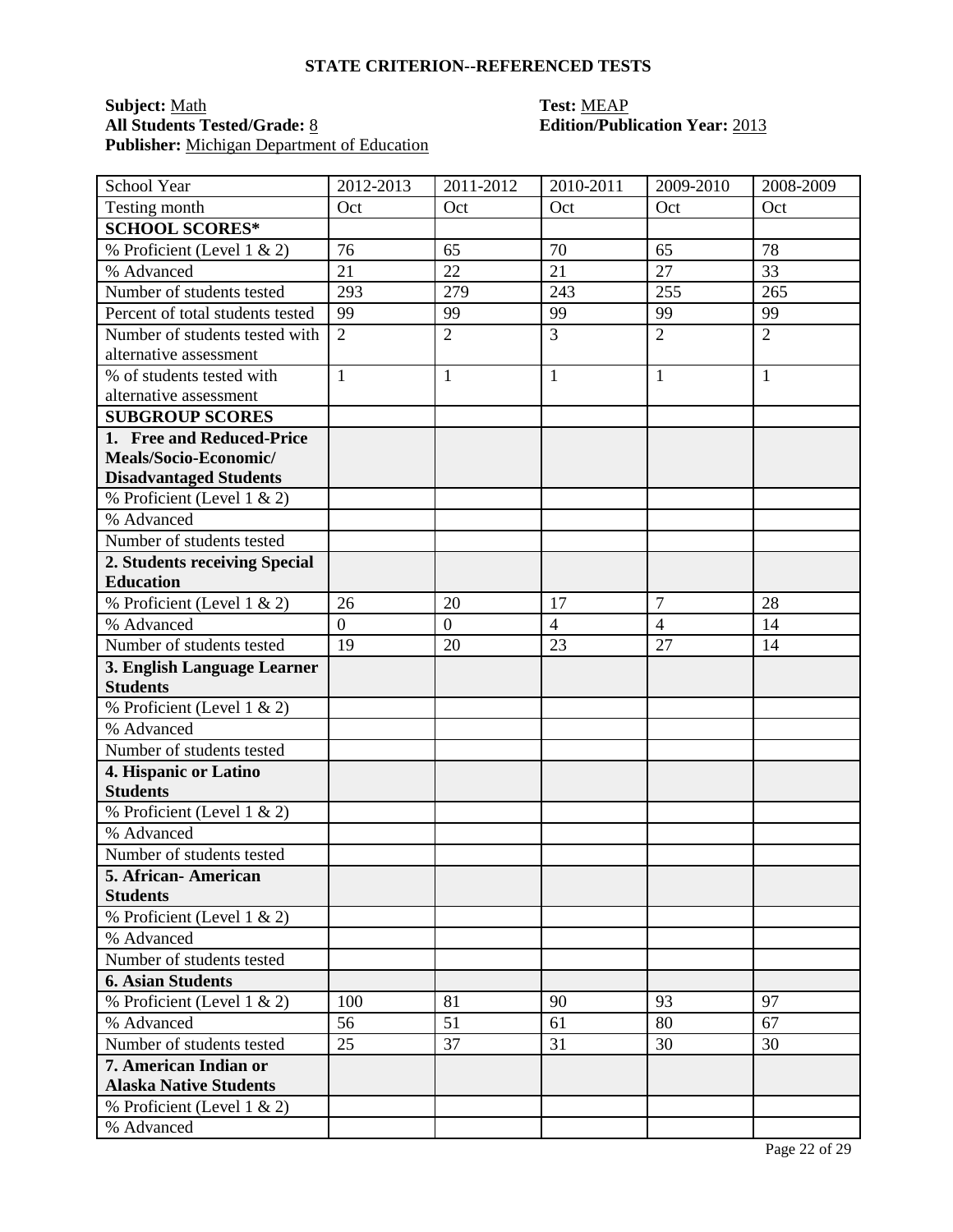| Number of students tested        |     |     |     |     |     |
|----------------------------------|-----|-----|-----|-----|-----|
| 8. Native Hawaiian or other      |     |     |     |     |     |
| <b>Pacific Islander Students</b> |     |     |     |     |     |
| % Proficient (Level 1 & 2)       |     |     |     |     |     |
| % Advanced                       |     |     |     |     |     |
| Number of students tested        |     |     |     |     |     |
| 9. White Students                |     |     |     |     |     |
| % Proficient (Level 1 & 2)       | 74  | 63  | 70  | 63  | 78  |
| % Advanced                       | 17  | 17  | 16  | 19  | 29  |
| Number of students tested        | 244 | 209 | 181 | 208 | 215 |
| <b>10. Two or More Races</b>     |     |     |     |     |     |
| identified Students              |     |     |     |     |     |
| % Proficient (Level 1 & 2)       |     |     |     |     |     |
| % Advanced                       |     |     |     |     |     |
| Number of students tested        |     |     |     |     |     |
| 11. Other 1: Other 1             |     |     |     |     |     |
| % Proficient (Level $1 \& 2$ )   |     |     |     |     |     |
| % Advanced                       |     |     |     |     |     |
| Number of students tested        |     |     |     |     |     |
| 12. Other 2: Other 2             |     |     |     |     |     |
| % Proficient (Level $1 \& 2$ )   |     |     |     |     |     |
| % Advanced                       |     |     |     |     |     |
| Number of students tested        |     |     |     |     |     |
| 13. Other 3: Other 3             |     |     |     |     |     |
| % Proficient (Level $1 \& 2$ )   |     |     |     |     |     |
| % Advanced                       |     |     |     |     |     |
| Number of students tested        |     |     |     |     |     |

**NOTES:** The Michigan Department of Education set new College Ready cut scores effective in the Fall 2011 and then reset the results on previous assessments to align with the new cut scores. All of the scores in this table reflect the new College Ready cut scores. Original scores during the 2008 - 2010 were much higher. Also,

MDE updates and revises the MEAP assessment each year so a different test is administered each year.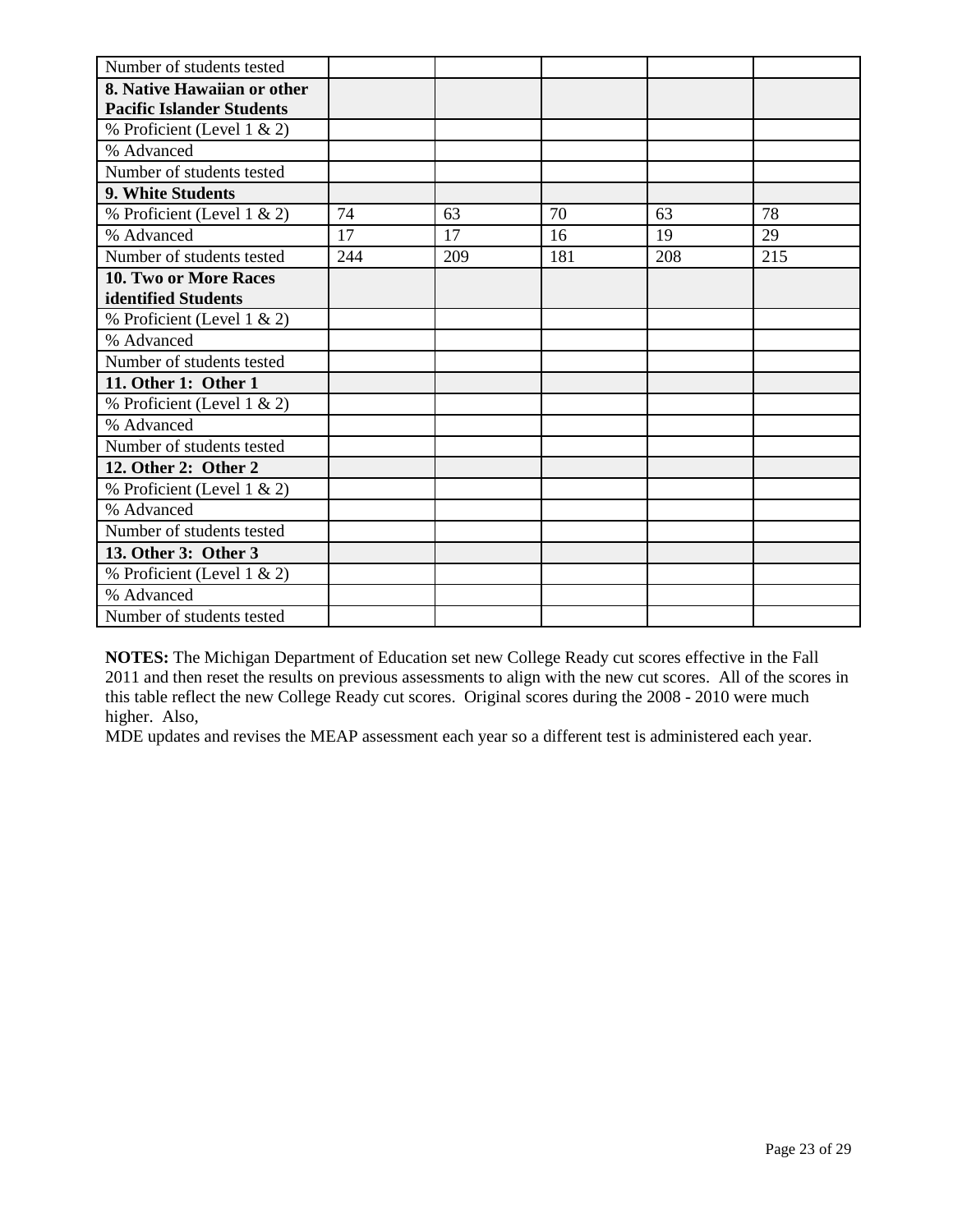# **Subject:** <u>Reading/ELA</u> **Test:** <u>MEAP</u><br> **All Students Tested/Grade:** <u>6</u> **C Edition/Publ Publisher:** Michigan Department of Education

# **All Students Tested/Grade:** 6 **Edition/Publication Year:** 2013

| School Year                      | 2012-2013      | 2011-2012      | 2010-2011      | 2009-2010      | 2008-2009      |
|----------------------------------|----------------|----------------|----------------|----------------|----------------|
| Testing month                    | Oct            | Oct            | Oct            | Oct            | Oct            |
| <b>SCHOOL SCORES*</b>            |                |                |                |                |                |
| % Proficient (Levels 1 & 2)      | 90             | 91             | 91             | 86             | 84             |
| % Advanced                       | 47             | 52             | 38             | 29             | 40             |
| Number of students tested        | 302            | 236            | 262            | 263            | 234            |
| Percent of total students tested | 97             | 97             | 99             | 98             | 98             |
| Number of students tested with   | 9              | $\overline{7}$ | $\overline{3}$ | $\overline{4}$ | $\overline{4}$ |
| alternative assessment           |                |                |                |                |                |
| % of students tested with        | $\overline{3}$ | 3              | $\overline{2}$ | $\overline{2}$ | $\overline{2}$ |
| alternative assessment           |                |                |                |                |                |
| <b>SUBGROUP SCORES</b>           |                |                |                |                |                |
| 1. Free and Reduced-Price        |                |                |                |                |                |
| Meals/Socio-Economic/            |                |                |                |                |                |
| <b>Disadvantaged Students</b>    |                |                |                |                |                |
| % Proficient (Levels 1 & 2)      |                |                |                |                |                |
| % Advanced                       |                |                |                |                |                |
| Number of students tested        |                |                |                |                |                |
| 2. Students receiving Special    |                |                |                |                |                |
| <b>Education</b>                 |                |                |                |                |                |
| % Proficient (Levels 1 & 2)      | 70             | 29             | 67             | 55             | 26             |
| % Advanced                       | 25             | 5              | 20             | 10             | $\overline{0}$ |
| Number of students tested        | 20             | 17             | 15             | 20             | 23             |
| 3. English Language Learner      |                |                |                |                |                |
| <b>Students</b>                  |                |                |                |                |                |
| % Proficient (Levels 1 & 2)      |                |                |                |                |                |
| % Advanced                       |                |                |                |                |                |
| Number of students tested        |                |                |                |                |                |
| 4. Hispanic or Latino            |                |                |                |                |                |
| <b>Students</b>                  |                |                |                |                |                |
| % Proficient (Levels 1 & 2)      |                |                |                |                |                |
| % Advanced                       |                |                |                |                |                |
| Number of students tested        |                |                |                |                |                |
| 5. African-American              |                |                |                |                |                |
| <b>Students</b>                  |                |                |                |                |                |
| % Proficient (Levels $1 \& 2$ )  |                |                |                |                |                |
| % Advanced                       |                |                |                |                |                |
| Number of students tested        |                |                |                |                |                |
| <b>6. Asian Students</b>         |                |                |                |                |                |
| % Proficient (Levels 1 & 2)      | 98             | 96             | 95             | 91             | 94             |
| % Advanced                       | 63             | 78             | 53             | 25             | 41             |
| Number of students tested        | 43             | 27             | 19             | 32             | 32             |
| 7. American Indian or            |                |                |                |                |                |
| <b>Alaska Native Students</b>    |                |                |                |                |                |
| % Proficient (Levels $1 \& 2$ )  |                |                |                |                |                |
| % Advanced                       |                |                |                |                |                |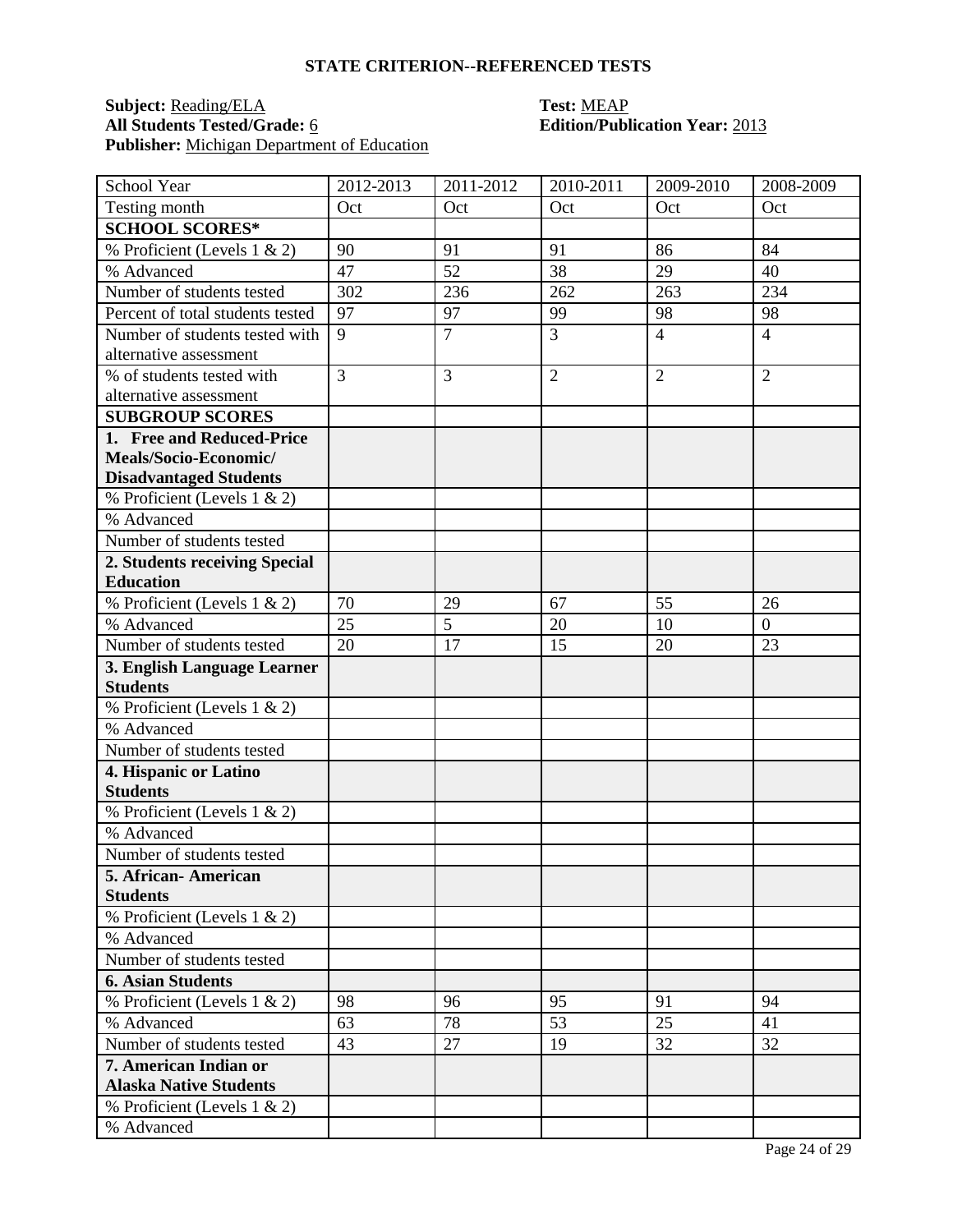| Number of students tested        |     |     |     |     |     |
|----------------------------------|-----|-----|-----|-----|-----|
| 8. Native Hawaiian or other      |     |     |     |     |     |
| <b>Pacific Islander Students</b> |     |     |     |     |     |
| % Proficient (Levels 1 & 2)      |     |     |     |     |     |
| % Advanced                       |     |     |     |     |     |
| Number of students tested        |     |     |     |     |     |
| 9. White Students                |     |     |     |     |     |
| % Proficient (Levels 1 & 2)      | 89  | 91  | 91  | 87  | 83  |
| % Advanced                       | 47  | 48  | 36  | 31  | 41  |
| Number of students tested        | 223 | 185 | 218 | 210 | 180 |
| 10. Two or More Races            |     |     |     |     |     |
| identified Students              |     |     |     |     |     |
| % Proficient (Levels 1 & 2)      |     |     |     |     |     |
| % Advanced                       |     |     |     |     |     |
| Number of students tested        |     |     |     |     |     |
| 11. Other 1: Other 1             |     |     |     |     |     |
| % Proficient (Levels $1 \& 2$ )  |     |     |     |     |     |
| % Advanced                       |     |     |     |     |     |
| Number of students tested        |     |     |     |     |     |
| 12. Other 2: Other 2             |     |     |     |     |     |
| % Proficient (Levels 1 & 2)      |     |     |     |     |     |
| % Advanced                       |     |     |     |     |     |
| Number of students tested        |     |     |     |     |     |
| 13. Other 3: Other 3             |     |     |     |     |     |
| % Proficient (Levels 1 & 2)      |     |     |     |     |     |
| % Advanced                       |     |     |     |     |     |
| Number of students tested        |     |     |     |     |     |

### **NOTES:**

Van Hoosen Middle School houses two Autism Spectrum Disorder classrooms for the district. The majority of students with special needs in our district are fully included in general education classrooms. Students who are in the ASD classrooms at Van Hoosen are children from across the district with the most severe symptoms of Autism who qualify to take Michigan's Alternative Assessment, MI-Access instead of MEAP. Student proficiency rates reported in the Special Education section above reflect results for the special education students who participated in MEAP.

The Michigan Department of Education set new College Ready cut scores effective in the Fall 2011 and then reset the results on previous assessments to align with the new cut scores. All of the scores in this table reflect the new College Ready cut scores. Original scores during the 2008 - 2010 were much higher. Also, MDE updates and revises the MEAP assessment each year so a different test is administered each year.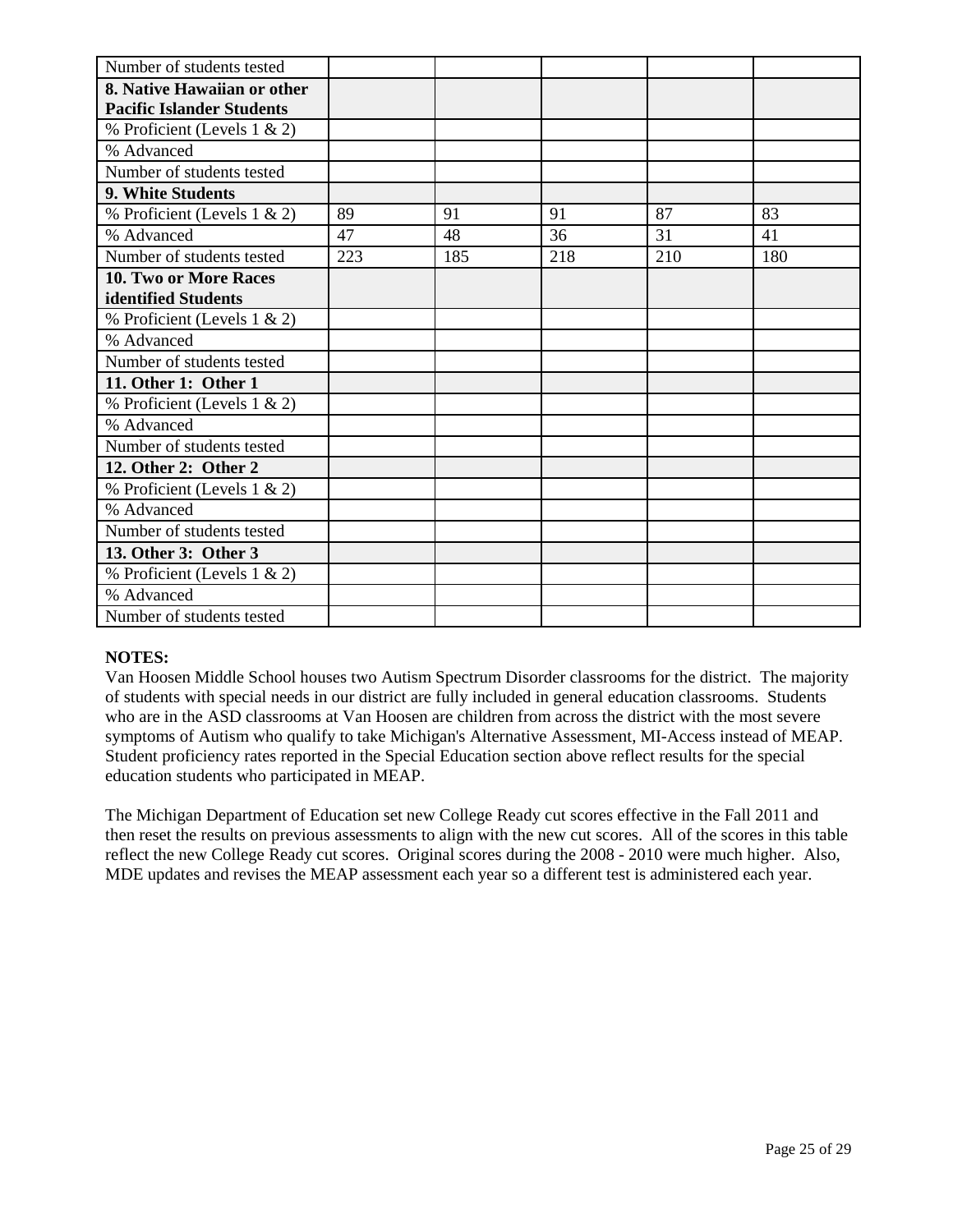# **Subject:** <u>Reading/ELA</u> **Test:** <u>MEAP</u><br> **All Students Tested/Grade:** 7 **Test: Edition/Publ Publisher:** Michigan Department of Education

# **Edition/Publication Year: 2013**

| School Year                               | 2012-2013      | $2011 - 2012$  | 2010-2011      | 2009-2010      | 2008-2009      |
|-------------------------------------------|----------------|----------------|----------------|----------------|----------------|
| Testing month                             | Oct            | Oct            | Oct            | Oct            | Oct            |
| <b>SCHOOL SCORES*</b>                     |                |                |                |                |                |
| $\overline{\%}$ Proficient (Levels 1 & 2) | 89             | 92             | 90             | 84             | 83             |
| % Advanced                                | 37             | 44             | 44             | 32             | 24             |
| Number of students tested                 | 241            | 271            | 268            | 236            | 256            |
| Percent of total students tested          | 98             | 99             | 98             | 99             | 99             |
| Number of students tested with            | 5              | $\overline{2}$ | 5              | $\overline{3}$ | $\overline{2}$ |
| alternative assessment                    |                |                |                |                |                |
| % of students tested with                 | $\overline{2}$ | 1              | $\overline{2}$ | $\mathbf{1}$   | 1              |
| alternative assessment                    |                |                |                |                |                |
| <b>SUBGROUP SCORES</b>                    |                |                |                |                |                |
| 1. Free and Reduced-Price                 |                |                |                |                |                |
| Meals/Socio-Economic/                     |                |                |                |                |                |
| <b>Disadvantaged Students</b>             |                |                |                |                |                |
| % Proficient (Levels 1 & 2)               |                |                |                |                |                |
| % Advanced                                |                |                |                |                |                |
| Number of students tested                 |                |                |                |                |                |
| 2. Students receiving Special             |                |                |                |                |                |
| <b>Education</b>                          |                |                |                |                |                |
| % Proficient (Levels 1 & 2)               | 40             | 40             | 62             | 39             | 37             |
| % Advanced                                | 10             | 13             | 9              | $\overline{0}$ | $\overline{4}$ |
| Number of students tested                 | 20             | 15             | 21             | 23             | 27             |
| 3. English Language Learner               |                |                |                |                |                |
| <b>Students</b>                           |                |                |                |                |                |
| % Proficient (Levels 1 & 2)               |                |                |                |                |                |
| % Advanced                                |                |                |                |                |                |
| Number of students tested                 |                |                |                |                |                |
| 4. Hispanic or Latino                     |                |                |                |                |                |
| <b>Students</b>                           |                |                |                |                |                |
| % Proficient (Levels 1 & 2)               |                |                |                |                |                |
| % Advanced                                |                |                |                |                |                |
| Number of students tested                 |                |                |                |                |                |
| 5. African- American                      |                |                |                |                |                |
| <b>Students</b>                           |                |                |                |                |                |
| % Proficient (Levels 1 & 2)               |                |                |                |                |                |
| % Advanced                                |                |                |                |                |                |
| Number of students tested                 |                |                |                |                |                |
| <b>6. Asian Students</b>                  |                |                |                |                |                |
| % Proficient (Levels 1 & 2)               | 94             | 100            | 97             | 97             | 90             |
| % Advanced                                | 59             | 50             | 50             | 32             | 50             |
| Number of students tested                 | 32             | 20             | 32             | 31             | 30             |
| 7. American Indian or                     |                |                |                |                |                |
| <b>Alaska Native Students</b>             |                |                |                |                |                |
| % Proficient (Levels 1 & 2)               |                |                |                |                |                |
| % Advanced                                |                |                |                |                |                |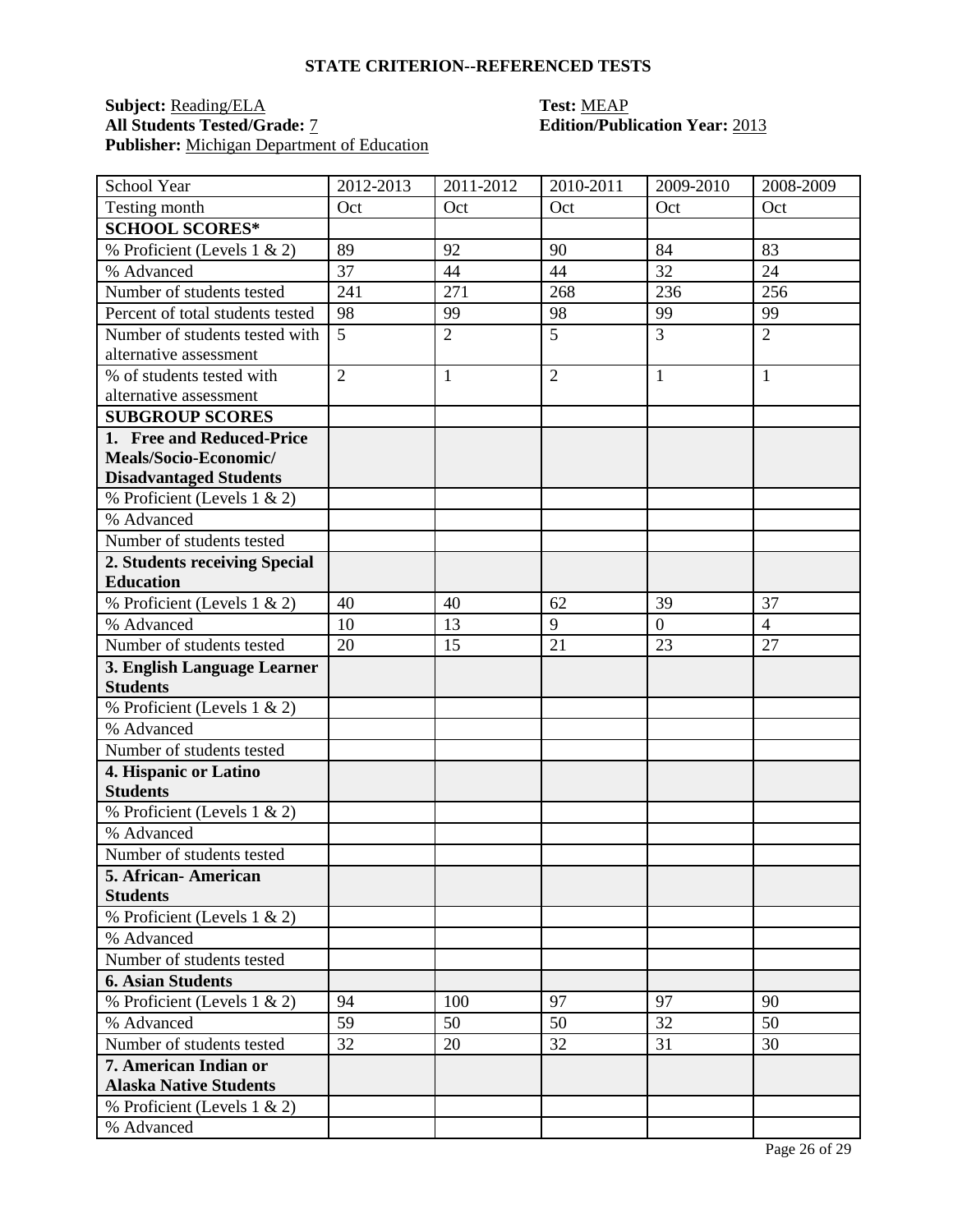| Number of students tested        |     |     |     |     |     |
|----------------------------------|-----|-----|-----|-----|-----|
| 8. Native Hawaiian or other      |     |     |     |     |     |
| <b>Pacific Islander Students</b> |     |     |     |     |     |
| % Proficient (Levels 1 & 2)      |     |     |     |     |     |
| % Advanced                       |     |     |     |     |     |
| Number of students tested        |     |     |     |     |     |
| 9. White Students                |     |     |     |     |     |
| % Proficient (Levels 1 & 2)      | 90  | 92  | 90  | 84  | 84  |
| % Advanced                       | 32  | 44  | 44  | 33  | 21  |
| Number of students tested        | 186 | 225 | 207 | 180 | 208 |
| <b>10. Two or More Races</b>     |     |     |     |     |     |
| identified Students              |     |     |     |     |     |
| % Proficient (Levels 1 & 2)      |     |     |     |     |     |
| % Advanced                       |     |     |     |     |     |
| Number of students tested        |     |     |     |     |     |
| 11. Other 1: Other 1             |     |     |     |     |     |
| % Proficient (Levels 1 & 2)      |     |     |     |     |     |
| % Advanced                       |     |     |     |     |     |
| Number of students tested        |     |     |     |     |     |
| 12. Other 2: Other 2             |     |     |     |     |     |
| % Proficient (Levels 1 & 2)      |     |     |     |     |     |
| % Advanced                       |     |     |     |     |     |
| Number of students tested        |     |     |     |     |     |
| 13. Other 3: Other 3             |     |     |     |     |     |
| % Proficient (Levels 1 & 2)      |     |     |     |     |     |
| % Advanced                       |     |     |     |     |     |
| Number of students tested        |     |     |     |     |     |

**NOTES:** The Michigan Department of Education set new College Ready cut scores effective in the Fall 2011 and then reset the results on previous assessments to align with the new cut scores. All of the scores in this table reflect the new College Ready cut scores. Original scores during the 2008 - 2010 were much higher. Also,

MDE updates and revises the MEAP assessment each year so a different test is administered each year.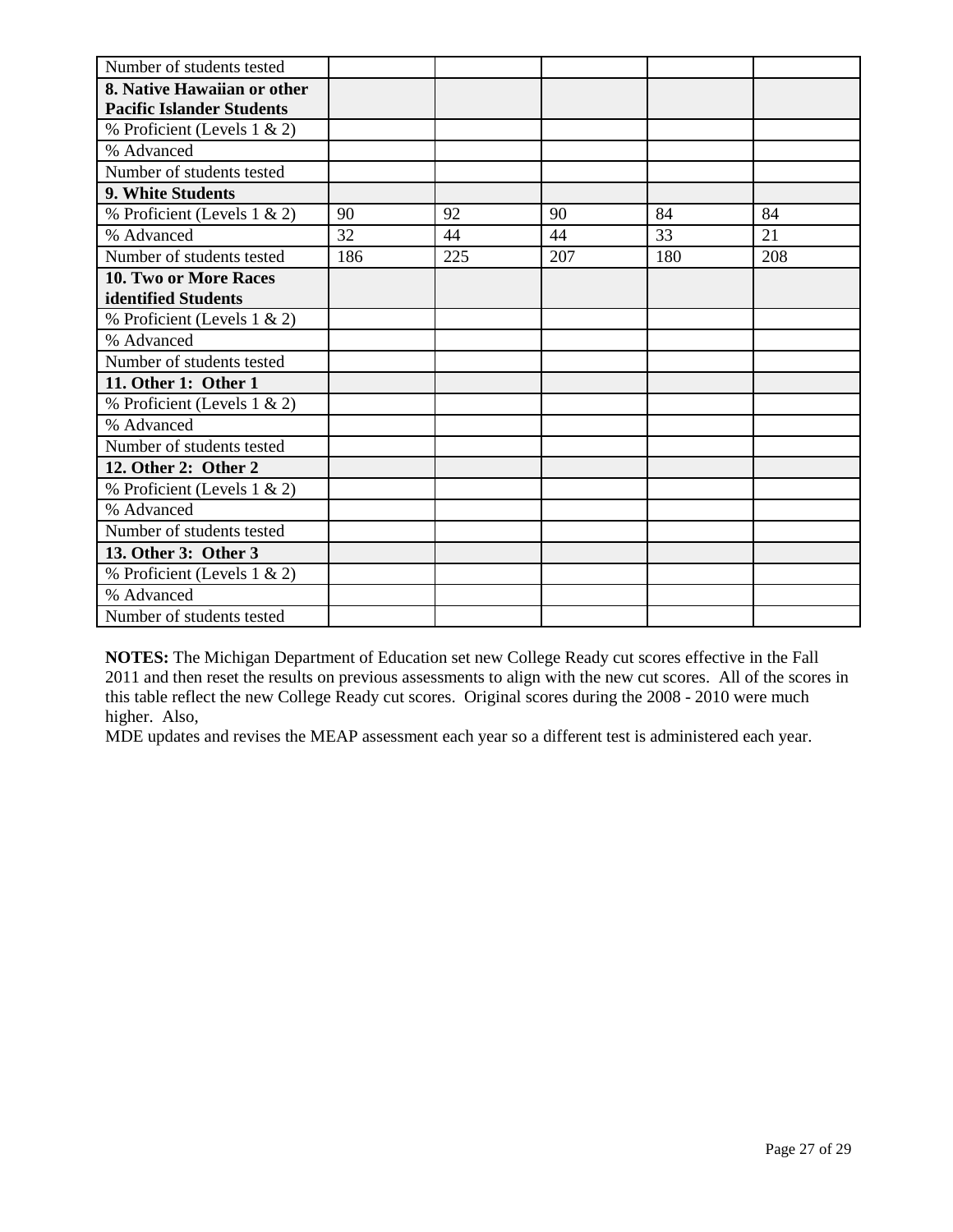# **Subject:** <u>Reading/ELA</u> **Test:** <u>MEAP</u><br> **All Students Tested/Grade:** <u>8</u> **Call Edition/Publ Publisher:** <u>Michigan Department of Education</u>

# **All Students Tested/Grade:** 8 **Edition/Publication Year:** 2013

| School Year                               | 2012-2013        | $2011 - 2012$    | 2010-2011      | 2009-2010      | 2008-2009      |
|-------------------------------------------|------------------|------------------|----------------|----------------|----------------|
| Testing month                             | Oct              | Oct              | Oct            | Oct            | Oct            |
| <b>SCHOOL SCORES*</b>                     |                  |                  |                |                |                |
| $\overline{\%}$ Proficient (Levels 1 & 2) | 93               | 91               | 86             | 82             | 78             |
| % Advanced                                | 38               | 30               | 28             | 30             | 23             |
| Number of students tested                 | 293              | 279              | 243            | 255            | 265            |
| Percent of total students tested          | $\boldsymbol{0}$ | 99               | 99             | 99             | 99             |
| Number of students tested with            | $\overline{2}$   | $\overline{2}$   | 3              | $\overline{2}$ | $\overline{2}$ |
| alternative assessment                    |                  |                  |                |                |                |
| % of students tested with                 | $\mathbf{1}$     | 1                | $\mathbf{1}$   | $\mathbf{1}$   | 1              |
| alternative assessment                    |                  |                  |                |                |                |
| <b>SUBGROUP SCORES</b>                    |                  |                  |                |                |                |
| 1. Free and Reduced-Price                 |                  |                  |                |                |                |
| Meals/Socio-Economic/                     |                  |                  |                |                |                |
| <b>Disadvantaged Students</b>             |                  |                  |                |                |                |
| % Proficient (Levels 1 & 2)               |                  |                  |                |                |                |
| % Advanced                                |                  |                  |                |                |                |
| Number of students tested                 |                  |                  |                |                |                |
| 2. Students receiving Special             |                  |                  |                |                |                |
| <b>Education</b>                          |                  |                  |                |                |                |
| % Proficient (Levels 1 & 2)               | 53               | 70               | 48             | 37             | 43             |
| % Advanced                                | $\overline{5}$   | $\boldsymbol{0}$ | $\overline{4}$ | $\overline{4}$ | $\overline{7}$ |
| Number of students tested                 | 19               | 20               | 23             | 27             | 14             |
| 3. English Language Learner               |                  |                  |                |                |                |
| <b>Students</b>                           |                  |                  |                |                |                |
| % Proficient (Levels 1 & 2)               |                  |                  |                |                |                |
| % Advanced                                |                  |                  |                |                |                |
| Number of students tested                 |                  |                  |                |                |                |
| 4. Hispanic or Latino                     |                  |                  |                |                |                |
| <b>Students</b>                           |                  |                  |                |                |                |
| % Proficient (Levels 1 & 2)               |                  |                  |                |                |                |
| % Advanced                                |                  |                  |                |                |                |
| Number of students tested                 |                  |                  |                |                |                |
| 5. African- American                      |                  |                  |                |                |                |
| <b>Students</b>                           |                  |                  |                |                |                |
| % Proficient (Levels 1 & 2)               |                  |                  |                |                |                |
| % Advanced                                |                  |                  |                |                |                |
| Number of students tested                 |                  |                  |                |                |                |
| <b>6. Asian Students</b>                  |                  |                  |                |                |                |
| % Proficient (Levels 1 & 2)               | 100              | 92               | 97             | 93             | 97             |
| % Advanced                                | 48               | 43               | 36             | 50             | 37             |
| Number of students tested                 | 25               | 37               | 31             | 30             | 30             |
| 7. American Indian or                     |                  |                  |                |                |                |
| <b>Alaska Native Students</b>             |                  |                  |                |                |                |
| % Proficient (Levels 1 & 2)               |                  |                  |                |                |                |
| % Advanced                                |                  |                  |                |                |                |